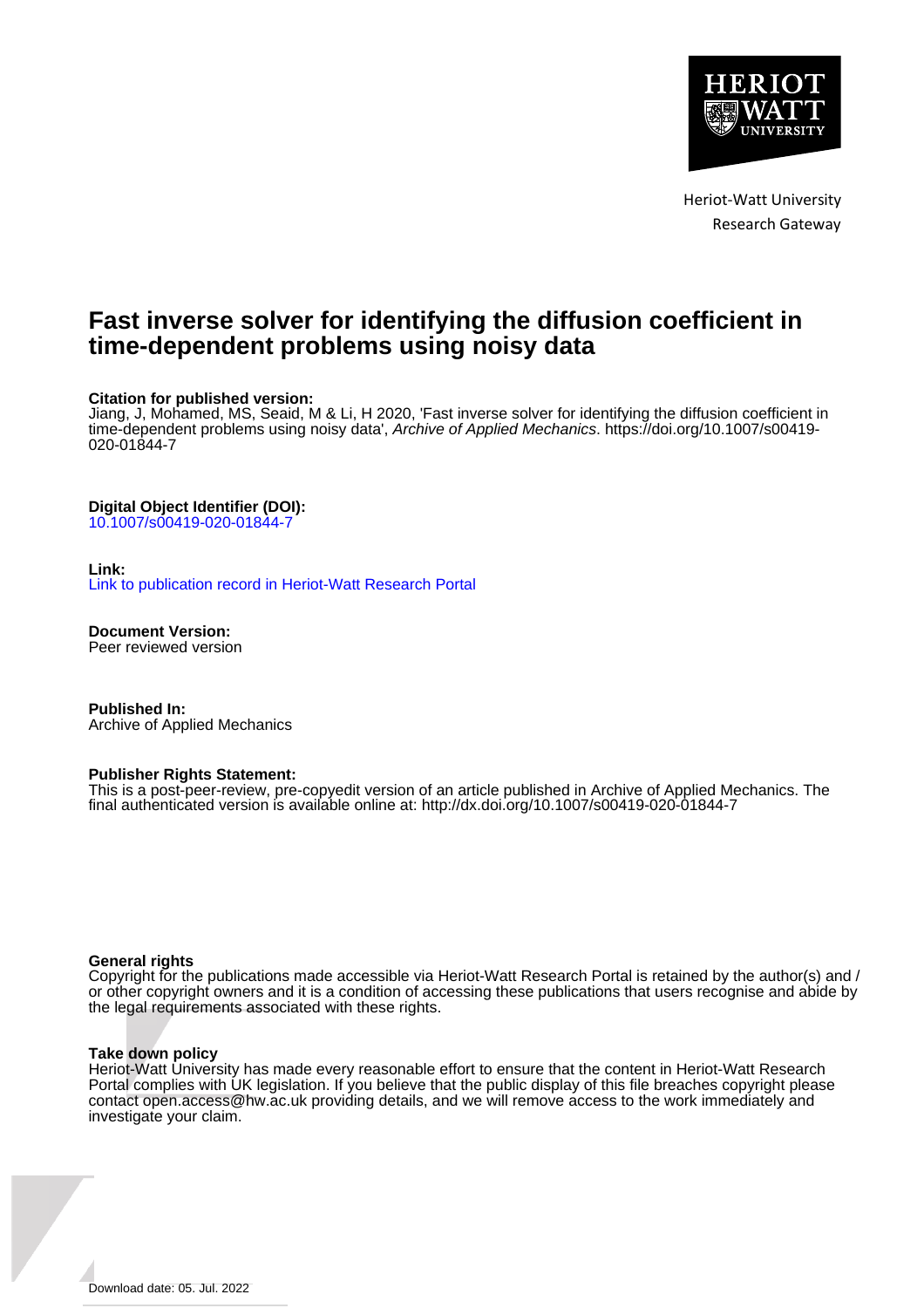# Fast inverse solver for identifying the diffusion coefficient in time-dependent problems using noisy data

Jinhui Jiang<sup>1</sup>, M Shadi Mohamed<sup>2,</sup>\*, Mohammed Seaid<sup>3</sup>, Hongqiu Li<sup>4</sup>

<sup>1</sup> State Key Laboratory of Mechanics and Control of Mechanical Structures, Nanjing University of Aeronautics and Astronautics, Nanjing, 210016, China

 $^2$  School of Energy, Geoscience, Infrastructure and Society, Heriot-Watt University, Edinburgh EH14 4AS, UK

<sup>3</sup> Department of Engineering, University of Durham, South Road, Durham DH1 3LE, UK

<sup>4</sup> Mechatronic Engineering College, Jinling Institute of Technology, Nanjing, 211169, China

#### Abstract

We propose an efficient inverse solver for identifying the diffusion coefficient based on few random measurements which can be contaminated with noise. We focus mainly on problems involving solutions with steep heat gradients common with sudden changes in the temperature. Such steep gradients can be a major challenge for numerical solutions of the forward problem as they may involve intensive computations especially in the time domain. This intensity can easily render the computations prohibitive for the inverse problems that requires many repetitions of the forward solution. Compared to the literature we propose to make such computations feasible by developing an iterative approach that is based on the partition of unity finite element method, hence, significantly reducing the computations intensity. The proposed approach inherits the flexibility of the finite element method in dealing with complicated geometries, which otherwise cannot be achieved using analytical solvers. The algorithm is evaluated using several test cases. The results show that the approach is robust and highly efficient even when the input data is contaminated with noise.

Keywords: Inverse problem; Finite element method; Partition of unity method; Diffusion coefficient identification; Transient heat transfer

# 1 Introduction

The diffusion equation in its general form is one of the fundamental equations in science and engineering. It is often used to describe the behaviour of heat and particles or organisms as they diffuse or spread into a medium [1]. Its applications can be found in a diverse range of topics such as chemically reacting flows [2], molecular peptide structures [3] and subsurface light transport [4], among many others. A key parameter in this equation is the diffusion coefficient which describes the rate at which the heat, particles or organisms spread into the medium. In a given time interval  $[0, T]$  and in an open bounded domain  $\Omega \subset \mathbb{R}^2$  with a boundary  $\Gamma$ , the linear form of the diffusion equation can be written as

$$
\frac{\partial u(t, \mathbf{x})}{\partial t} - D\nabla^2 u(t, \mathbf{x}) = f(t, \mathbf{x}), \qquad (t, \mathbf{x}) \in [0, T] \times \Omega.
$$
 (1)

<sup>∗</sup>Corresponding author: m.s.mohamed@hw.ac.uk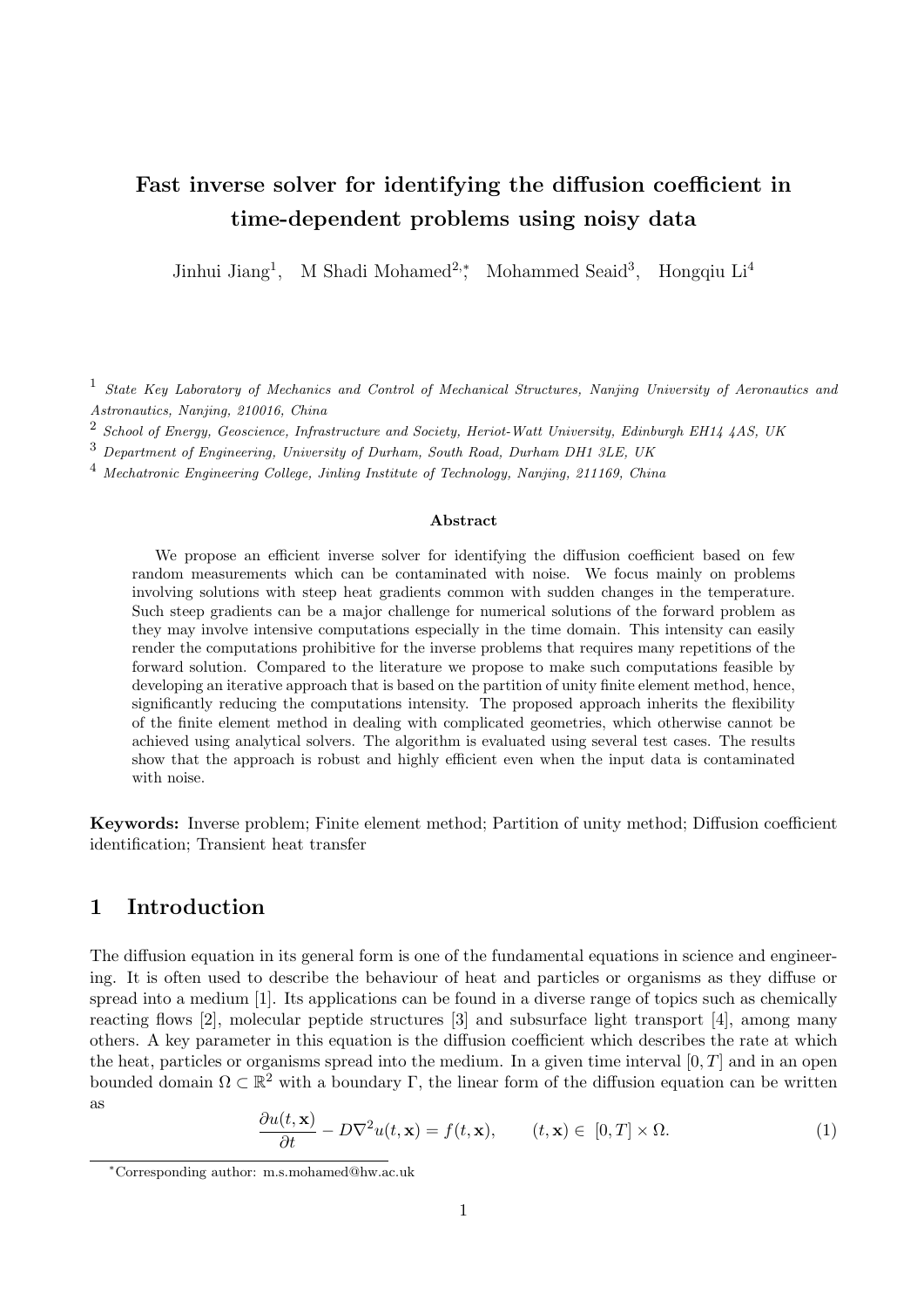We consider the equation with a mixed-type boundary condition

$$
\alpha u + \frac{\partial u}{\partial \mathbf{n}} = g(t, \mathbf{x}), \qquad (t, \mathbf{x}) \in [0, T] \times \Gamma,
$$
\n(2)

and a given initial condition

$$
u(0, \mathbf{x}) = u_0(\mathbf{x}), \qquad \mathbf{x} \in \Omega.
$$
 (3)

Here, the variables  $\mathbf{x} = (x, y)^{\top}$  denote the spatial Cartesian coordinates, t time and n the outward unit normal on the boundary while  $g(t, \mathbf{x})$  and  $u_0(\mathbf{x})$  are some known functions.

The parabolic partial differential equation (PDE) (1) is a quantitative relation between a source/sink or multiple of them described by  $f(t, x)$  and the considered field  $u(t, x)$ . The effect of the medium on the field is described by the diffusion coefficient  $D$  such as a smaller coefficient  $D$  will cause a slower diffusion rate. In these cases the field may diffuse into the medium at a much smaller rate than the sources/sinks may introduce/absorb the field. This behaviour leads to steep layers in the field, which can be very challenging to resolve numerically. Our main focus is on solving the inverse diffusion problem when such behaviour is observed. The instability in inverse problems, added to the above numerical challenge can cause series difficulties in solving this type of problems.

The inverse solution of the diffusion equations  $(1)-(3)$  is structured into two classes of problems [5,6]. Based on the field measurements collected at accessible parts of the domain, one class identifies the diffusion parameter or in general the subsurface material properties. The second class recovers the unknown sources/sinks or the unknown boundary conditions in the problem. Figure 1 shows the two different classes of the inverse problem alongside the forward problem on a schematic diagram of a given domain. In this study, we solve the inverse problem to identify the diffusion coefficient  $D$ . As an application we are interested in heat transfer problems where the coefficient  $D$  is the conductivity of the domain. Identifying the coefficient  $D$  in this case can be helpful in determining the domain material properties. To solve the forward problem some analytical approaches were established in the parabolic space. The integral transformation method of Fourier [7] as well as of Laplace method [8] and the variable separation method [9] are some examples. However, such analytical methods are in general restricted to domains of simple geometries, hence, are not practical for many engineering applications [10]. To overcome these restrictions a lot of efforts have been invested in developing efficient numerical methods.

Solving the inverse problem of identifying the diffusion coefficient D with numerical methods can be achieved by solving the forward problem and assuming a certain value for the coefficient. This assumption can then be improved iteratively based on a given criterion and re-solving the problem until an accurate estimate is found. Several numerical methods are available in the literature for solving the forward problem [11–14]. A major approach in this regards is the Finite Element Method (FEM). The method offers a remarkable level of accuracy and robustness for complex potential problems governed by steady-state PDEs. A more efficient variation of the FEM was introduced in [15]. The Partition of Unity Method (PUM) involves injecting enrichment functions into the finite element approximation space. The enrichment functions mimic the physical behaviour of the field and hence can better approximate the solution. A key advantage is related to the fact that the enrichment does not disturb inter-element continuity, which makes the approach implementation in an existing finite element code, relatively simple. The Partition of Unity Finite Element Method (PUFEM) was used to solve the Helmholtz equation [16], the diffusion equation [17] and the wave equation [18]. The method was also successful used for solving the inverse Helmholtz problem [19]. In heat transfer problems, using the PUM time-dependent enrichment was implemented in the generalized finite element method to capture sharp thermal gradients [20,21]. The gradients were captured with relatively coarse meshes. However, the time-dependency of the enrichment made it necessary to update the discretization at every time step. To avoid this, time independent enrichments were also introduced [22, 23]. Using the same discretization for all time steps would significantly reduce the computational costs of the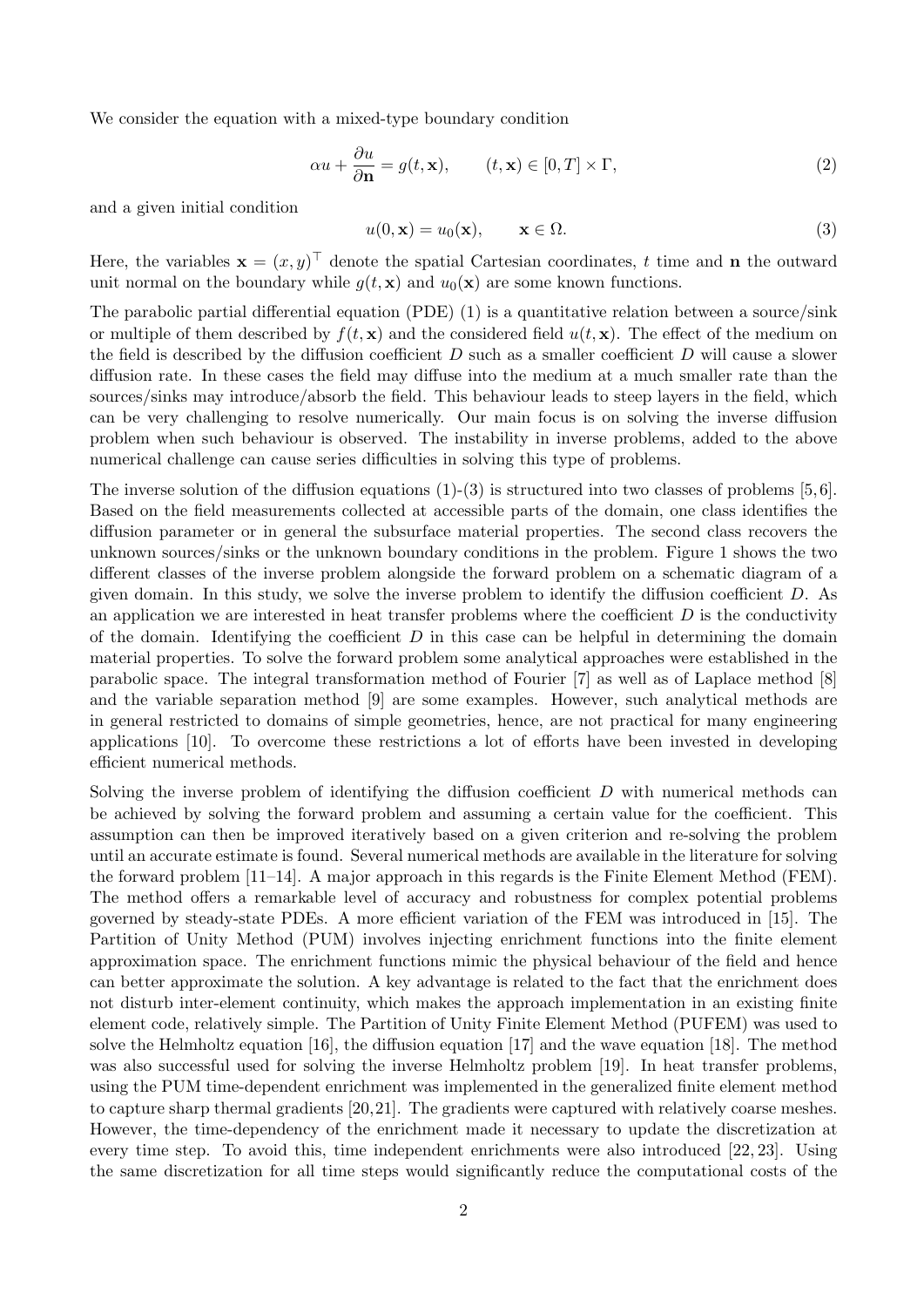

Figure 1: Illustration of different cases for forward and inverse problems of the diffusion equation.

problem. The method was further developed for heterogeneous and non-linear problems [24, 25]. An alternative enrichment approach was achieved by incorporating enrichment functions into the solution approximation space using discontinuous Galerkin methods [26–28].

Inverse diffusion problems attracted a lot of attention starting from the early 1980s. Some of the earlier work on identifying the diffusion coefficient in the steady-state diffusion can be found in [29], while for the nonlinear diffusion equation in [30]. Since then a lot of efforts went into this class of inverse problems. These efforts span a wide range of applications such as recovering the moisture transfer coefficient in a porous material [31] where the finite difference method was used together with the Newton method to minimize an error function. To calculate the diffusion coefficient during quenching process the finite-element, advanceretreat and golden section methods are implemented to solve the inverse heat diffusion equation [32]. Another example is related to identifying the optical properties of a human tissue by measuring the output flux on the tissue outer surface [33]. The work utilized a least-square optimization algorithm and the finite element method. Also coupling the least-square method but with the finite difference method it was possible to determine the unknown diffusion coefficient in [34]. Using measurements taken from a bouncing ball, are used to evaluate the coefficient of restitution which then help to estimate the homogeneity and degree of plasticity of a given material [35]. The material parameter for steady-state reaction-diffusion equations, was estimated on a two-dimensional perforated domain in [36] while a spatially varying potential term was recovered for time-fractional diffusion equations in one-dimension using a quasi-Newton type method [37]. An iterative method based on proper solution space was also employed to evaluate the diffusion coefficient in a two-dimensional elliptic problem [38]. The fixed point theorem and data measured at an interior point are implemented to solve a one-dimensional nonlinear inverse problem to identify a time-dependent convection coefficient in a time-fractional diffusion equation [39].

Compared to the first class, the work on the second class started more recently. In [40] considered the method of fundamental solutions to detect the spatial source term in a multi-dimensional linear diffusion problem with constant and known thermal conductivity. Whereas for spatial fractional anomalous diffusion equation ill-posed inverse problems are first transformed into a well-posed one by a Tikhonov regularization [41]. Thereafter, an algorithm was proposed based on the best perturbation method to estimate the source term. In addition, to deal with ill-posed inverse source problems, a Fourier truncation method was introduced in [42]. All the previous works assume a stationary source term. Indeed, there are only limited number of resources on solving the inverse source problem when the unknown source term is time-dependent [43]. Recently, a technique was developed to identify a time-dependent source term in a time-fractional diffusion equation using the trigonometric method associated with the truncated expansion method [43]. This technique is based on data measured at a fixed time. One of the few examples available on identifying the unknown boundary condition can be found in [44] where an algorithm based on space marching mollification techniques was introduced. An iterative reconstruction algorithm was utilized to recover an unknown source from external boundary measurements in a fractional diffusion problem [45]. To estimate an unknown source location, a two-stage ensemble Kalman filter based on multiscale model reduction was investigated.

In general, one may conclude that the solution of the inverse diffusion problem has been an active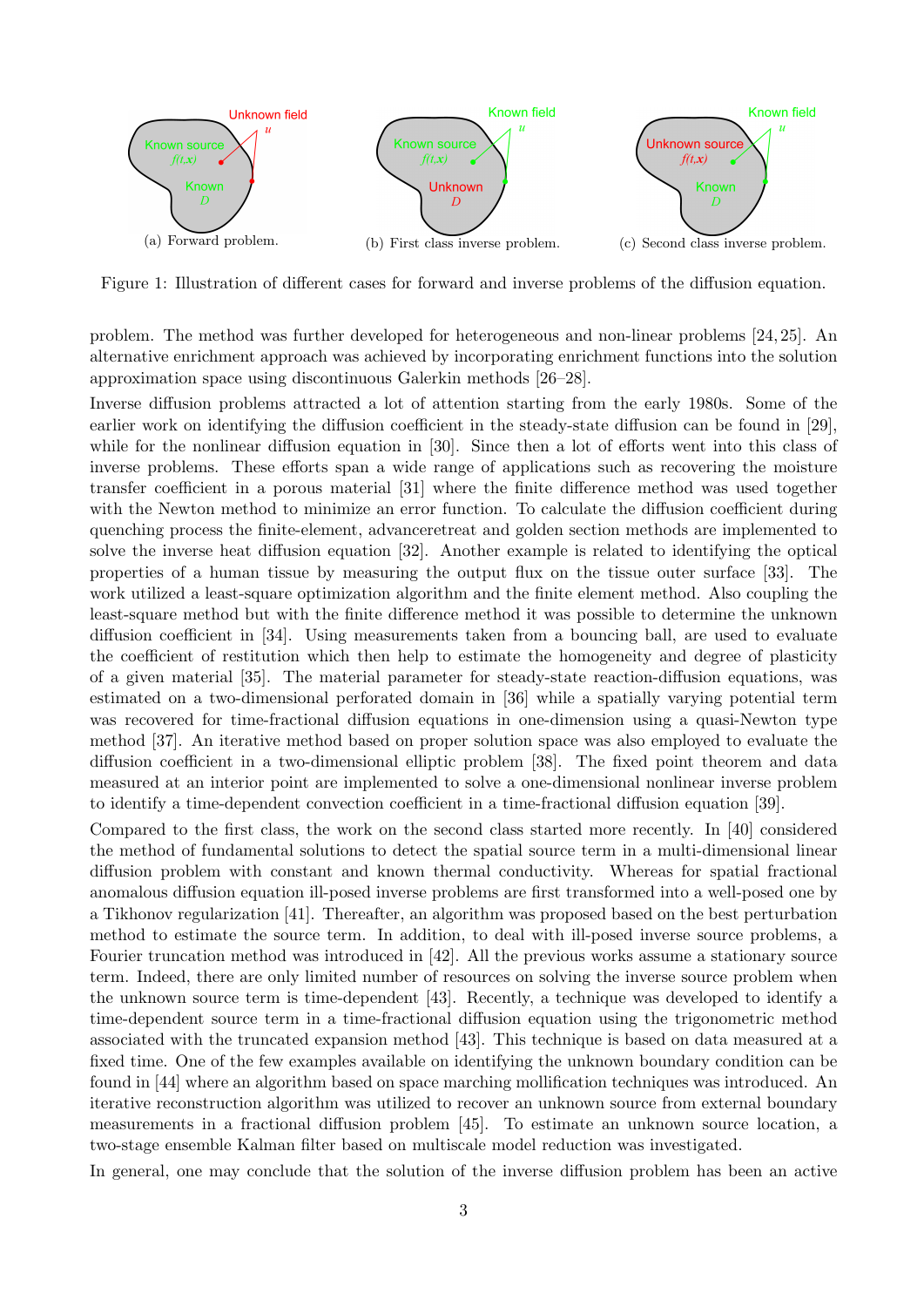area of research especially in the past few years. However, compared to the forward solution, the progress was relatively slow due to complicated models, incomplete data, intensive computations as well as ill-conditioning and ill-posedness issues [46,47]. In the present work, we investigate the inverse diffusion problem when the source is known. Based on measurement collected at accessible parts of a considered domain, we aim to identify the diffusion coefficient. The key applications for the proposed algorithm are related to determining the domain material properties. More specifically we are interested in medical applications of microwave and ultrasound for therapeutic purposes where it is highly desirable to identify the material properties by using heat measurements on the human body in order to treat and assess an organ condition [48, 49]. In many cases it is difficult to evaluate the heat diffusion patterns inside a considered object although the heat source is known. Having an accurate tool to evaluate the diffusion coefficient without penetrating the domain would be very useful in this regard. To achieve this it is often necessary to evaluate the inverse solution by going through many repetitions of the forward problem. However, the forward problem solution with standard numerical methods such as the FEM can be computational intensive especially where the solution exhibits steep gradients. Thus, the solution of the inverse problems with numerical methods can become prohibitively expensive in term of the required computations. In this paper we develop an iterative approach based on the partition of unity finite element method which significantly reduces the computations intensity. Hence, the approach enables solving the inverse problem with numerical methods in a wide range of applications that would be otherwise infeasible. The current work is the first to propose an enriched solver for the inverse problem for recovering the diffusion coefficient in time-dependent problems. The rest of the paper is organized as follows. First we present the inverse method to estimate the diffusion coefficient based on the PUM and secant/descent methods. Next, in section 3 we provide some simulations results to study the efficiency and the accuracy of the proposed algorithm. We conclude in section 4 with some remarks and suggestions for future work.

# 2 Recovering the diffusion coefficient using the PUFEM

We aim to estimate the diffusion coefficient  $D$  in the equation (1) based on measurements of the field  $u(t, \mathbf{x})$  in some parts of the considered domain  $\Omega$ . We assume the source  $f(t, \mathbf{x})$  and boundary function  $g(t, \mathbf{x})$  are known. We approach the problem on two stages. First, we need to build a relation between the diffusion coefficient and the measured data through an inverse modelling scheme. Next, we use an iterative algorithm to recover the unknown diffusion coefficient.

### 2.1 Forward problem solution

Our inverse modelling scheme is based on the PUM using unstructured grids. To build the scheme we first discretize the boundary-value problem defined by  $(1)-(3)$  in time and then in space. The problem time domain is divided into  $N_t$  time intervals  $[t_n, t_{n+1}]$  of a uniform length  $\Delta t$  where  $\Delta t = t_{n+1} - t_n$ for  $n = 0, 1, ..., N_t$ . To denote the current time step at  $t_n$  a super script is added to all time-dependent function e.g.  $u^n$ . Using a first-order backward Euler time integration scheme, we can rewrite the equation (1) as

$$
\frac{u^{n+1} - u^n}{\Delta t} - D\nabla^2 u^{n+1} = f^{n+1}.
$$
\n(4)

The time integration is unconditionally stable and the choice of  $\Delta t$  is based only on the targeted accuracy. By rearranging the previous equation we arrive at

$$
u^{n+1} - D\Delta t \nabla^2 u^{n+1} = F^{n+1},\tag{5}
$$

where  $F^{n+1}$  is given by

$$
F^{n+1} = \Delta t f^{n+1} + u^n.
$$
\n(6)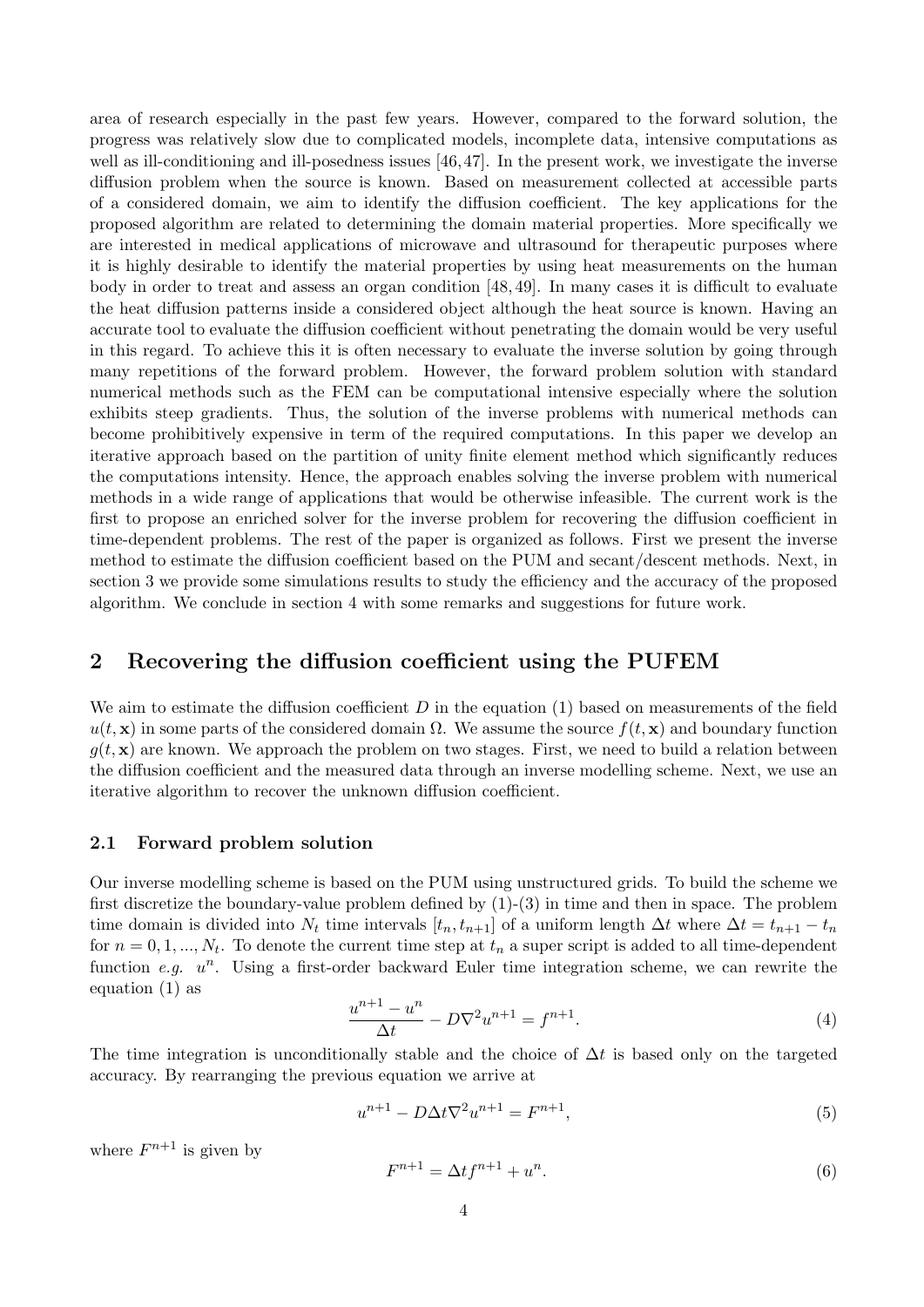Next equation (5) is discretized in space using a standard Galerkin finite element formulation. We first multiply with a trial function W and then integrate over  $\Omega$  as

$$
\int_{\Omega} W u^{n+1} d\Omega - \int_{\Omega} D\Delta t W \nabla^2 u^{n+1} d\Omega = \int_{\Omega} W F^{n+1} d\Omega, \qquad \forall W \in H^1(\Omega),\tag{7}
$$

with  $H^1(\Omega)$  being the conventional Sobolev space. Applying the divergence theorem, (7) reduces to

$$
\int_{\Omega} (D\Delta t \nabla W \cdot \nabla u^{n+1} + W u^{n+1}) d\Omega - \int_{\Gamma} D\Delta t W \nabla u^{n+1} \cdot \mathbf{n} d\Gamma = \int_{\Omega} W F^{n+1} d\Omega. \tag{8}
$$

Finally, substituting the boundary condition (2) into (8) we obtain the problem weak formulation

$$
\int_{\Omega} (D\Delta t \nabla W \cdot \nabla u^{n+1} + W u^{n+1}) d\Omega + \oint_{\Gamma} D\Delta t W (\alpha u^{n+1} - g^{n+1}) d\Gamma = \int_{\Omega} W F^{n+1} d\Omega. \tag{9}
$$

The computational domain  $\Omega$  is discretized into  $N_e$  elements. Thus, the weak formulation (9) can be rewritten as a summation over individual elements  $\Omega_e$ 

$$
\sum_{e=1}^{N_e} \left[ \int_{\Omega_e} \left( D\Delta t \nabla W \cdot \nabla u^{n+1} + W u^{n+1} \right) d\Omega_e + \oint_{\Gamma_e} D\Delta t W \left( \alpha u^{n+1} - g^{n+1} \right) d\Gamma_e - \int_{\Omega_e} W F^{n+1} d\Omega_e \right] = 0.
$$

Using polynomial basis function, the field  $u^n(x)$  over the discretized domain can be approximated as

$$
u^{n}(\mathbf{x}) \simeq u_{e}^{n}(\mathbf{x}) = \sum_{i=1}^{N_{n}} u_{i}^{n} \mathcal{N}_{i}(\mathbf{x})
$$
\n(10)

where  $N_n$  is the total number of nodal points while  $\mathcal{N}_i$  are the polynomial basis functions associated to these nodes and  $u_i^n$  are the corresponding nodal values. The key idea in the PUM is to include in the approximation space other types of basis functions that have better approximation properties compared to  $\mathcal{N}_i$ . The new basis functions are defined based on the problem under study. For the diffusion equation, previous works [17, 22] show that using a combination of exponential functions with the conventional polynomial shape function, has superior approximation properties compared to using only polynomials. The approximated field over the element can then be expressed in terms of the new basis functions as

$$
u_e^n(\mathbf{x}) = \sum_{i=1}^{N_n} \sum_{q=1}^{Q} a_i^{n,q} \mathcal{N}_i G_q.
$$
 (11)

The exponential functions also referred to as the enrichment functions [17], are defined by

$$
G_q = \frac{\exp\left(-\left(\frac{R_0}{C}\right)^q\right) - \exp\left(-\left(\frac{R_C}{C}\right)^q\right)}{1 - \exp\left(-\left(\frac{R_C}{C}\right)^q\right)}, \qquad q = 1, 2, ..., Q,
$$
\n(12)

where  $R_0 := |\mathbf{x} - \mathbf{x}_c|$  is the distance from the control point  $\mathbf{x}_c$  to any point in the domain x. The constant  $R_c$  and C control the steepness of the exponential function  $G_q$ . Using the new approximation the diffusion equation is to be solved for the values of the new set of unknowns  $a_i^{n,q}$  $i^{n,q}$ . For an element  $\Omega_e$  we define two vectors  $\mathbf{N}_e$  and  $\mathbf{a}_e^n$  by

$$
\mathbf{N}_e = \begin{cases} \mathcal{N}_1 G_1 & \mathcal{N}_1 G_2 & \dots & \mathcal{N}_1 G_Q & \mathcal{N}_2 G_1 & \dots & \mathcal{N}_2 G_Q & \dots & \mathcal{N}_M G_Q \end{cases}^{\top},
$$
  

$$
\mathbf{a}_e^n = \begin{cases} a_1^{n,1} & a_1^{n,2} & \dots & a_1^{n,q} & a_2^{n,1} & \dots & a_2^{n,q} & \dots & a_M^{1,q} \dots & a_M^{n,q} \end{cases}^{\top},
$$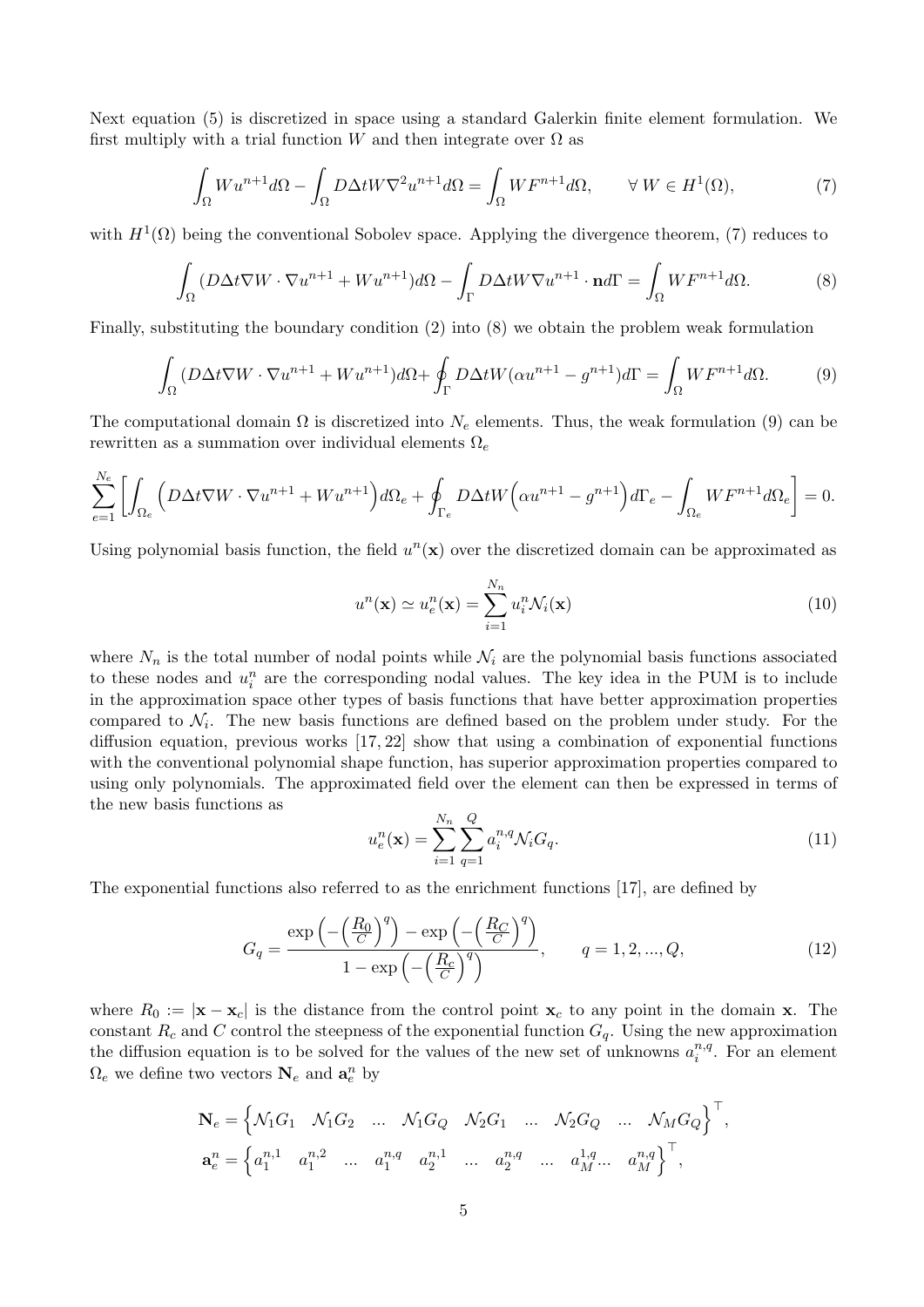with M being the total number of nodes for this element. We also build a rectangular matrix  $L_e$  made of zeros and ones so that the elementary nodal unknowns  $a_e^n$  and the global unknown vector  $a^n$  are related

$$
\mathbf{a}_e^n = \mathbf{L}_e \mathbf{a}^n. \tag{13}
$$

Similarly, we can also relate other elementary and global quantities as

$$
\nabla u^n = \nabla \mathbf{N}_e \cdot \mathbf{L}_e \mathbf{a}^n
$$
  
=  $\mathbf{B} \cdot \mathbf{L}_e \mathbf{a}^n$  (14)

Making use of this definition we can rewrite the matrix form of the weak formulation as

$$
\sum_{e=1}^{N_e} \left[ \mathbf{L}_e^{\top} \left( \int_{\Omega_e} \left( D \Delta t \mathbf{B}^{\top} \mathbf{B} + \mathbf{N}_e^{\top} \mathbf{N}_e \right) d\Omega_e + D \Delta t \alpha \oint_{\Gamma_e} \left( \mathbf{N}_e^{\top} \mathbf{N}_e \right) d\Gamma_e \right) \mathbf{L}_e \mathbf{a}^{n+1} + \mathbf{L}_e^{\top} \left( -D \Delta t \oint_{\Gamma_e} \left( \mathbf{N}_e^{\top} g^{n+1} \right) d\Gamma_e - \oint_{\Omega_e} \left( \mathbf{N}_e^{\top} F^{n+1} \right) d\Omega_e \right) \right] = 0.
$$
\n(15)

This form can be simplified by separating the contribution of individual integral terms to matrices on elements level as

$$
\mathbf{K}_{e} = D \underbrace{\Delta t \int_{\Omega_{e}} \mathbf{B}^{\top} \mathbf{B} d\Omega}_{\mathbf{K}_{e,k}} + \underbrace{\int_{\Omega_{e}} \mathbf{N}_{e}^{\top} \mathbf{N}_{e} d\Omega_{e}}_{\mathbf{K}_{e,m}} + D \underbrace{\Delta \Delta t \oint_{\Gamma_{e}} \mathbf{N}_{e}^{\top} \mathbf{N}_{e} d\Gamma_{e}}_{\mathbf{K}_{e,c}},
$$
\n
$$
\mathbf{f}_{e}^{n+1} = D \underbrace{\Delta t \oint_{\Gamma_{e}} \mathbf{N}_{e}^{\top} g^{n+1} d\Gamma}_{\mathbf{f}_{e,j}^{n+1}} + \underbrace{\oint_{\Omega_{e}} \mathbf{N}_{e}^{\top} F^{n+1} d\Omega}_{\mathbf{f}_{e,f}^{n+1}}.
$$
\n(16)

Hence, we can identify the contribution of the diffusion coefficient to each of these matrices. High order Gaussian quadrature is needed to calculate the integrals because of the exponential basis functions. The element matrices are then assembled into the global system matrix

$$
\underbrace{\left[\sum_{e=1}^{N_e} \mathbf{L}_e^{\top} \mathbf{K}_e \mathbf{L}_e \right]}_{\mathbf{K}} \mathbf{a}^{n+1} - \underbrace{\left\{\sum_{e=1}^{N_e} (\mathbf{L}_e)^{\top} \mathbf{f}_e^{n+1} \right\}}_{\mathbf{f}^{n+1}} = 0. \tag{17}
$$

The system matrix  $\bf{K}$  is independent of time thanks to the time-independence of the enrichment function. To solve this system of equations we find the Moore-Penrose pseudo-inverse  $K^+$  of K. Thus, the solution vector can be obtained as

$$
\mathbf{a}^{n+1} = \mathbf{K}^+ \mathbf{f}^{n+1}.\tag{18}
$$

Once the nodal unknown vector  $a^{n+1}$  is obtained, the field can be determined inside any element  $\Omega_{e}$ based on the equations (11) and (13)

$$
u^{n+1}(\mathbf{x}_e) = \mathbf{N}_e \cdot \mathbf{L}^e \mathbf{a}^{n+1}
$$
  
=  $\mathbf{N}_e \cdot \mathbf{L}^e \left[ \sum_{e=1}^{N_e} \mathbf{L}_e^\top \left( D\mathbf{K}_{e,k} + \mathbf{K}_{e,m} + D\mathbf{K}_{e,c} \right) \mathbf{L}_e \right]^\top \left\{ \sum_{e=1}^{N_e} \mathbf{L}_e^\top \left( D\mathbf{f}_{e,g}^{n+1} + \mathbf{f}_{e,f}^{n+1} \right) \right\},$  (19)

where  $\mathbf{x}_{e} \in \Omega_{e}$ . The equation (19) presents the relationship between the diffusion coefficient and the field solution at a given location  $\mathbf{x}_{e}$ . The relation between the field  $u^{n+1}$  and the diffusion coefficient D is severely nonlinear because both f and  $K^+$  are dependent on the diffusion coefficient. Therefore, in general it is not possible to directly solve the inverse problem of identifying the diffusion coefficient D in term of  $u^{n+1}$ . Furthermore, finding an analytical expression is also not possible if the geometry is complicated. In this study, we propose an iterative algorithm to estimate the diffusion coefficient by defining and minimizing an objective function.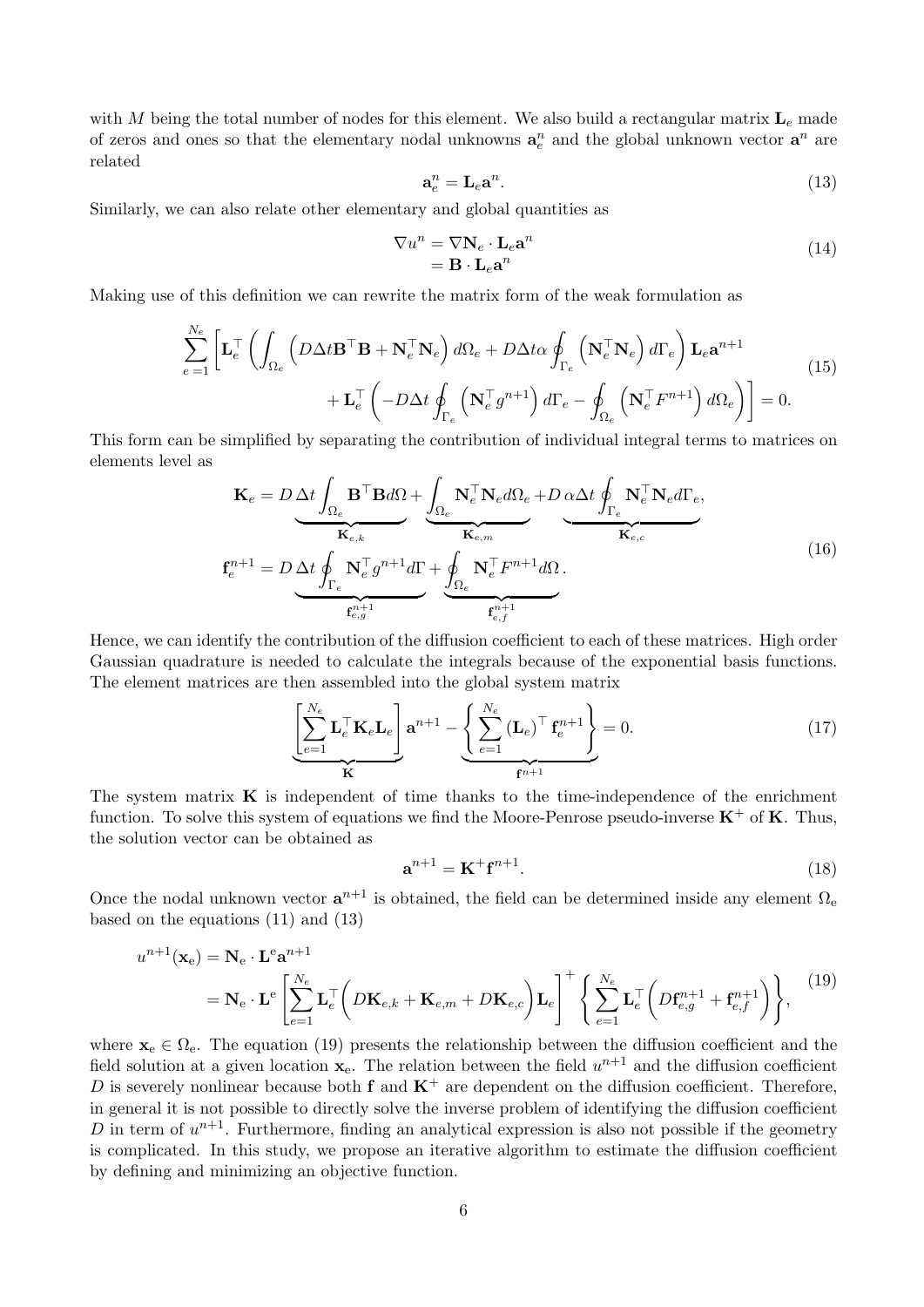### 2.2 Iterative algorithm to estimate the diffusion coefficient

In this study, we aim to identify the diffusion coefficient based on data measured at accessible parts of the considered domain at some time instants  $t^{n+1}$ . Assuming that the data is collected at different locations  $\mathbf{x}_j$  with  $j = 1, 2, \dots N_l$  and stored in a vector  $u_{\text{exc}}^{n+1}(\mathbf{x}_j)$ . We start by assuming a certain value for the diffusion coefficient  $\hat{D}$ . Hence, the forward problem is solved based on  $\hat{D}$  to reach the time instant  $t^{n+1}$ . We define a residual function  $f_j(D)$  which is the difference between the measured data  $u_{\text{exc}}^{n+1}(\mathbf{x}_j)$  and the numerical prediction  $\hat{u}^{n+1}(\mathbf{x}_j)$  at the j<sup>th</sup> data point and at time  $t^{n+1}$ 

$$
f_j(\hat{D}) = u_{\text{exc}}^{n+1}(\mathbf{x}_j) - \hat{u}^{n+1}(\mathbf{x}_j),\tag{20}
$$

with

$$
\hat{u}^{n+1}(\mathbf{x}_j) = \mathbf{N}_{\mathrm{e}}(\mathbf{x}_j) \cdot \mathbf{L}^{\mathrm{e}} \left[ \sum_{e=1}^{N_e} (\mathbf{L}_e)^{\top} \left( \hat{D} \mathbf{K}_{e,k} + \mathbf{K}_{e,m} + \hat{D} \mathbf{K}_{e,c} \right) \mathbf{L}_e \right]^+ \left\{ \sum_{e=1}^{N_e} (\mathbf{L}_e)^{\top} \left( \hat{D} \mathbf{f}_{e,g}^{n+1} + \mathbf{f}_{e,f}^{n+1} \right) \right\}.
$$

Here, the element e is chosen because  $x_i \in \Omega_e$ . We then define an objective function  $\vartheta(\hat{D})$  for all the data points as

$$
\vartheta(\hat{D}) = \frac{1}{N_l} \sum_{j=1}^{N_l} \frac{\left| f_j(\hat{D}) \right|}{\left| u_{\text{exc}}^{n+1}(\mathbf{x}_j) \right|} = \frac{1}{N_l} \sum_{j=1}^{N_l} \frac{\left| u_{\text{exc}}^{n+1}(\mathbf{x}_j) - \hat{u}^{n+1}(\mathbf{x}_j) \right|}{\left| u_{\text{exc}}^{n+1}(\mathbf{x}_j) \right|}.
$$
(21)

Next, we use the secant and the descent methods to improve the estimate  $\hat{D}$  iteratively. Based on local convergence theorem [50], the secant method helps to ensure the convergence when the initial value  $\ddot{D}$  is close to the exact root D. Whereas, the descent method ensures the convergence when the initial guess is far from the exact diffusion coefficient. Let  $i = 1, 2, ...$  be the iterative step and  $\hat{D}_i$  be the estimate at the ith iteration. The diffusion coefficient is improved using the following equation

$$
\hat{D}_{i+1} = \hat{D}_i - \mu f_j(\hat{D}_i) \frac{\hat{D}_i - \hat{D}_{i-1}}{f_j(\hat{D}_i) - f_j(\hat{D}_{i-1})},\tag{22}
$$

where  $0 < \mu \leq 1$  is the descent factor. The value of  $\mu$  is chosen so that the following inequality is met

$$
\left|f_j(\hat{D}_{i+1})\right| < \left|f_j(\hat{D}_i)\right| \tag{23}
$$

We initially take  $\mu = 1$ . If the condition (23) is not met we reduce  $\mu$  by a factor of 0.5 and repeat this until the condition is satisfied. It should be noted that in order to ensure the direction is descent the descent factor is adjusted. This is achieved by reducing the descent factor until the condition stated in Equation (23) is met. However, if after reducing the descent factor the condition still cannot be met, we have to change the initial value and try again. We also restrict ourselves to the cases where the diffusion coefficient is a positive real number. The value of  $\hat{D}_i$  is reset to  $\hat{D}_i > 0$  whenever an estimate  $\hat{D}_i \leq 0$  is obtained. The detailed steps of the proposed algorithm are listed in Figure 2.

The algorithm involves two nested iterative processes: The inner process estimate the diffusion coefficient  $D_i^j$  $i,j=1,2,...N$  based on the secant and descent methods. The outer process determine an appropriate number of enrichment functions Q for the PUM solution. Obviously, more enrichment leads to better accuracy but the extra enrichment also increase the computational costs and leads to an ill-conditioned linear system [17]. Therefore, it is important to use enough enrichment functions but not too many of them. The balance between the number of enrichment functions and the conditioning of the linear system is previously discussed in details, see for instance [17]. The inner process is terminated once either of the following conditions is met

$$
|\hat{D}_{i+1} - \hat{D}_i| \le \xi_1, \qquad \text{or} \qquad |f_j(\hat{D}_i)| \le \xi_1,\tag{24}
$$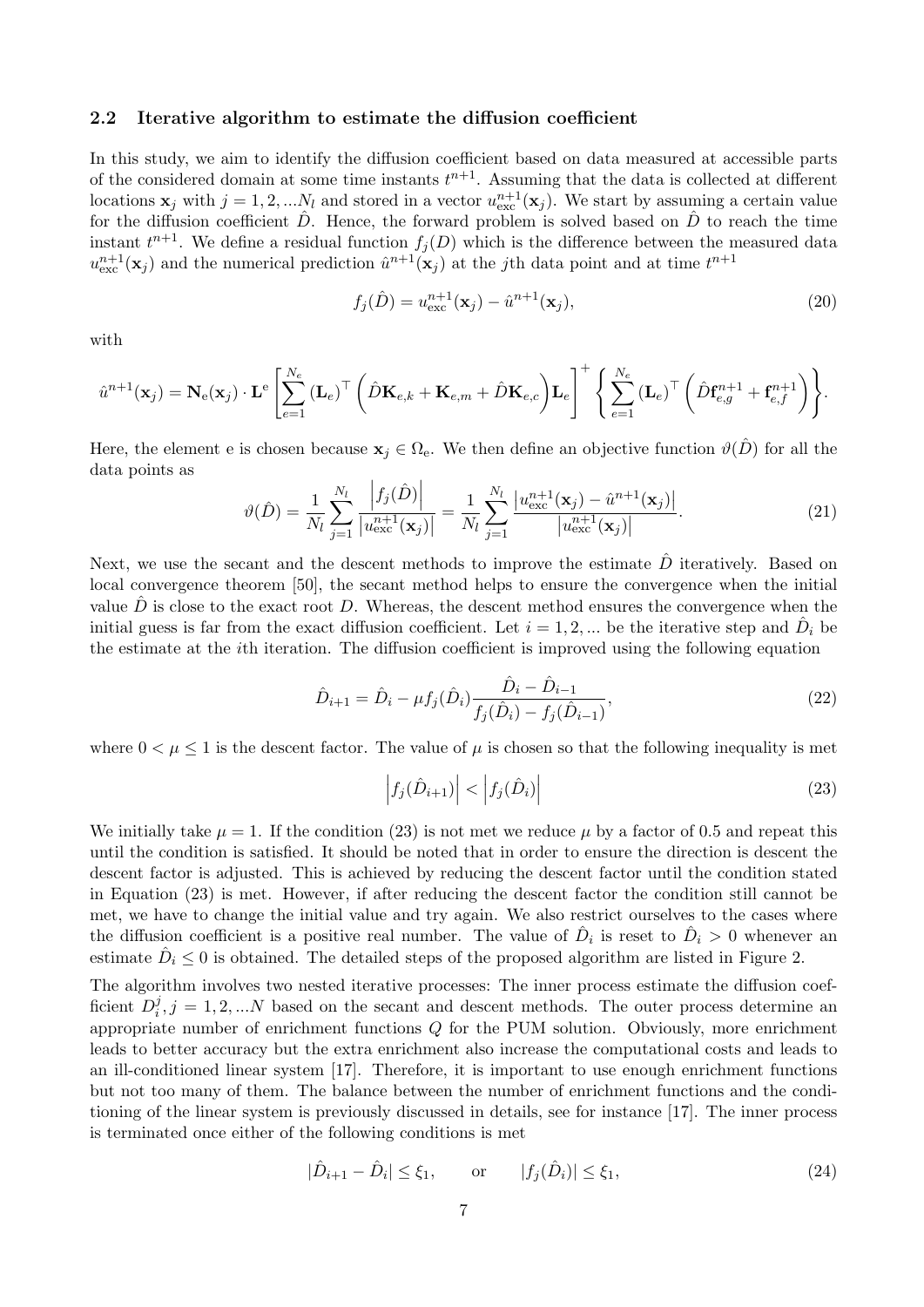

Figure 2: Flowchart of the iterative algorithm used in the current study for recovering the diffusion coefficient. Here, FP refers to the forward problem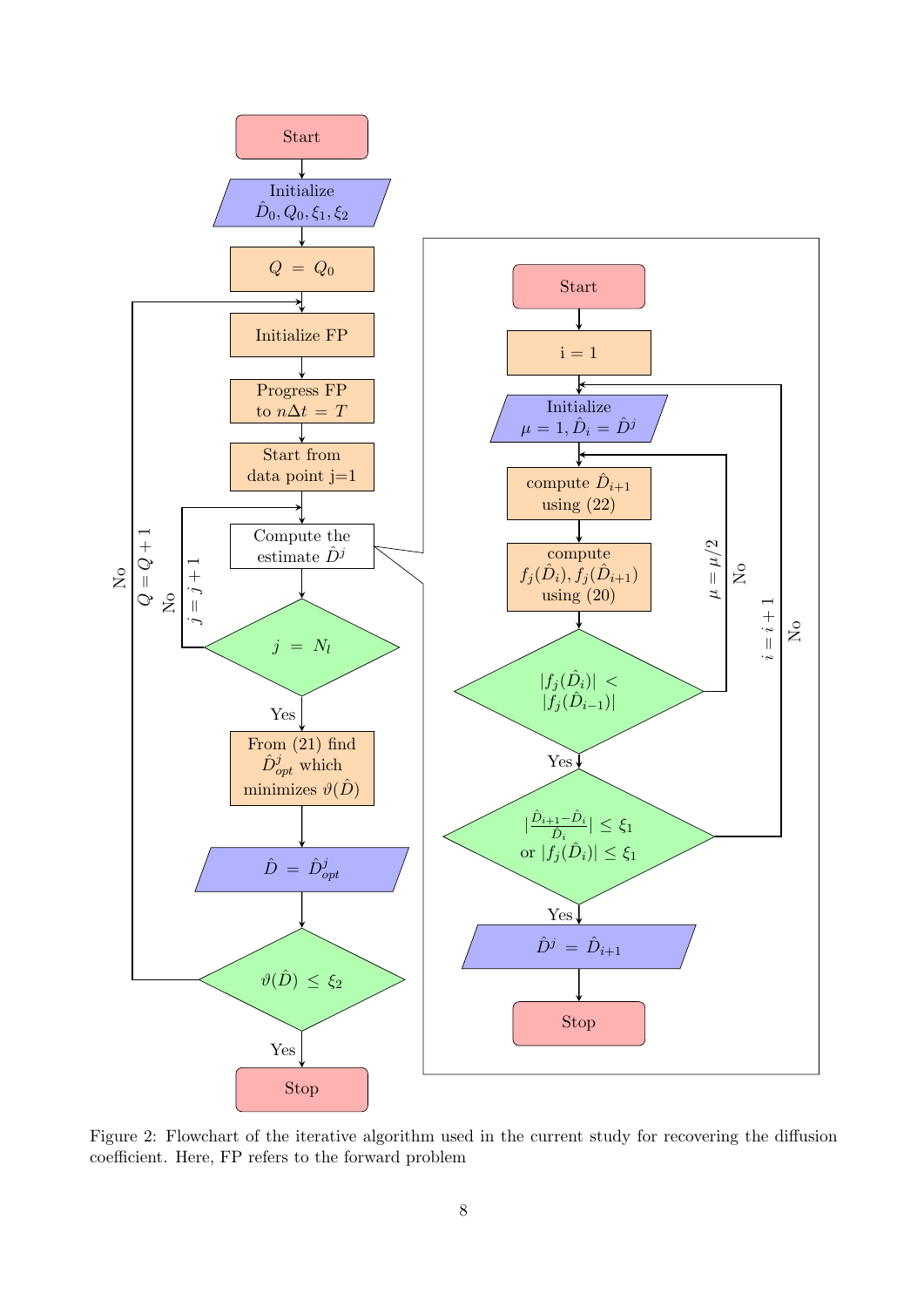while the outer process is terminated when

$$
\vartheta(\hat{D}) \le \xi_2,\tag{25}
$$

where  $\xi_1$  and  $\xi_2$  are predefined tolerances. Since, the diffusion coefficient is estimated for each data point,  $N_l$  estimates are found *i.e.*  $D^j$  with  $j = 1, 2, ...N_l$ . The estimate  $D^j$  which minimizes the objective function  $\vartheta(\hat{D})$  is considered as the best estimate  $\hat{D}_{opt}^j$ . If the condition  $\vartheta(\hat{D}_{opt}^j) \le \xi_2$  is not satisfied then a next round of iteration is started with the value of  $\hat{D}_0$  is set to be  $\hat{D}_{opt}^j$ .

Based on the knowledge of the exact diffusion coefficient the estimation error is calculated in two different methods. To verify the proposed algorithm accuracy, we study cases where the exact diffusion coefficient  $D$  is known. Thus, we can use the following error norm

$$
\varepsilon_1 = \frac{\left|\hat{D} - D\right|}{D} \times 100\%.\tag{26}
$$

For the case with unknown exact diffusion coefficient, we propose utilizing  $N_v$  additional data points. The field measured at these points  $u^{*,n}(\mathbf{x}_j)$  is used as a verification data to test the accuracy of the estimated result as

$$
\varepsilon_2 = \frac{1}{N_v} \sum_{j=1}^{N_v} \frac{|\hat{u}^n(\mathbf{x}_j) - u^{*,n}(\mathbf{x}_j)|}{|u^{*,n}(\mathbf{x}_j)|} \times 100\%,\tag{27}
$$

where  $u^n(\mathbf{x}_j)$  is the field computed at the verification points using the estimated diffusion coefficient D. It should be stressed that the proposed algorithm can estimate the diffusion coefficient even if only one data point is known. However, to ensure the convergence of the algorithm to the correct diffusion coefficient it is advised that more data points should be accounted for in the algorithm.

## 3 Numerical results

To investigate the efficiency and the accuracy of the proposed algorithm two examples are considered. In the first test example a problem with a given analytical solution is considered while in the second no analytical solution is available. In both examples two data points are used for estimating the coefficient D. A third data point will also be used to verify the estimate. The presented finite element solutions are obtained on quadrilateral elements with piecewise bilinear shape functions and the enrichment parameters are given as  $R_c = \sqrt{\frac{2800}{239}}$  and  $C = \frac{200}{239}$  which are the same values used in [51]. It should be noted that other values of the same order of magnitude were also considered with no significant changes in the presented results. The control point  $x_c$  is located at the center of the computational domain in each example. All the integrals are evaluated using Gauss quadrature. We also ensure that enough integration points are used by increasing the number of integration points until the FEM solution has converged. This is done at the first iteration. The converged number of integration points is then retained for all the remaining iterations.

#### 3.1 Diffusion problem with known exact solution

We consider a problem with the exact solution given by

$$
u(x, y, t) = x^{20}y^{20}(2-x)^{20}(2-y)^{20}(2-e^{-D^*t})
$$
\n(28)

where the considered computational domain is  $\Omega = [0,2] \times [0,2]$ . The problem was first studied in [17]. The source term f, the boundary condition g and the initial condition  $u_0$  of the boundary value problem (1)-(3), are all explicitly calculated based on the exact solution (28). The diffusion coefficient is  $D^* = 0.01$ . Figure 3 shows the exact solution at  $t = 0.5$ .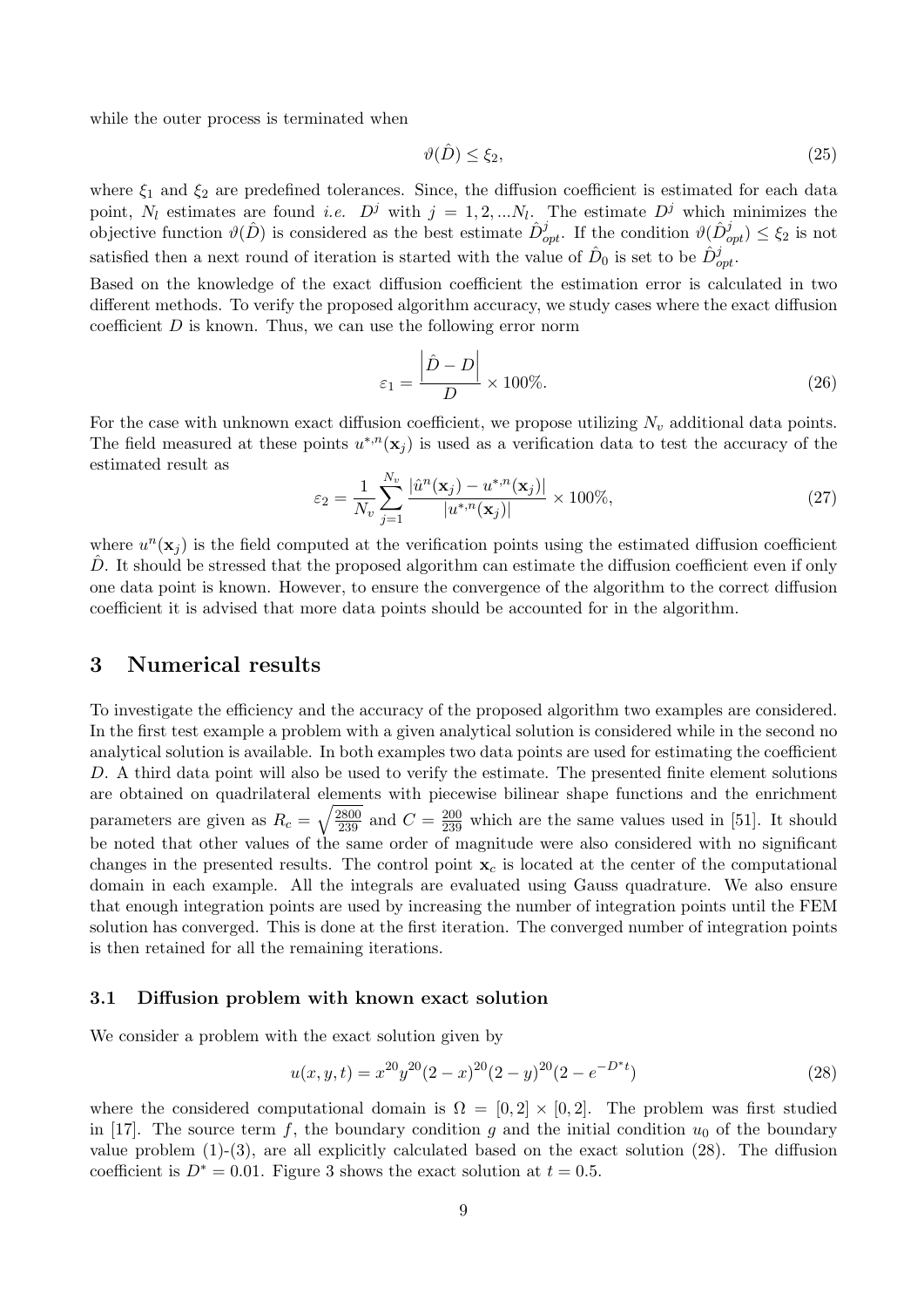

Figure 3: Problem 1: Analytical solution for  $D^* = 0.01$  (left) and the considered mesh (right).

To estimate the diffusion coefficient the forward problem is solved on a uniform mesh composed of 16 square 4-noded elements and 25 nodes shown in Figure 3. It should be noted that this problem involves steep gradients which require refined FEM mesh to recover. However, thanks to the enrichment it is possible to use a coarse mesh which significantly reduced the computational costs in this problem [17]. The initial guess is  $D_0 = 0.006$  and the initial number of the enrichment functions is  $Q_0 = 4$ . The solution is evaluated at  $t = 0.2$  and the timestep is  $\Delta t = 0.01$ . The considered data points are  $P_1 = (1.0, 0.75)$  and  $P_2 = (1.0, 1.0)$  with the control point being  $P_3 = (0.5, 1)$ . Table 1 shows the iterations performed to improve the estimated diffusion coefficient. The considered stopping tolerances are  $\xi_1 = 10^{-5}$  and  $\xi_2 = 10^{-5}$ . The final estimate is  $\hat{D}_{opt}^q = 0.01001$  and is achieved at  $P_2$  with  $Q = 7$ . The corresponding value for the objective function at this point is  $\vartheta(\hat{D}) = 1.26 \times 10^{-6}$  which is slightly lower than the value of the function at  $P_1$ . The corresponding values at  $P_1$  are  $\hat{D}_{opt}^q = 0.00999$  and  $\vartheta(\hat{D}) = 2.27 \times 10^{-6}$ . The error in the converged estimate of the diffusion coefficient is  $\varepsilon_1 = 9.02 \times 10^{-2}$ %. The exact solution at  $P_3$  is 0.0058953 whereas the value of the numerical solution is 0.0058974 which is obtained from the converged estimate. Thus, the value of the error at the control point  $P_3$  is  $\varepsilon_2 = 3.61 \times 10^{-2}\%.$ 

As the forward problem progresses in time, the solution accumulates temporal errors of the time stepping scheme. Our second aim in this example is to evaluate the stability of the proposed algorithm for measurements taken at different time instants. Because in this example the diffusion coefficient is invariable in time the algorithm should converge to the same estimate from measurements taken at any time instant. Here, we consider three time instants, namely,  $t = 0.2, 0.5$  and 2.0 using the timestep size  $\Delta t = 0.05$ . At these time instants the solution is evaluated in  $P_1 = (1, 0.25)$  and  $P_2 = (0.5, 1.75)$ as well as the control point  $P_3 = (0.5, 1)$  to evaluate the final error. The stopping tolerances are  $\xi_1 = 10^{-4}$  and  $\xi_2 = 10^{-4}$  in this case. These tolerances are slightly increased from the previous study to reflect the higher solution errors expected here as we consider larger timestep size *i.e.*  $\Delta t = 0.05$ as well as later time instants *i.e.*  $t = 0.5$  and 2.0 compare to before.

Again the forward problem is solved on the coarse mesh shown in Figure 3. For the cases considered here the initial number of enrichment functions is taken  $Q_0 = 7$ . This is based on the results obtained in the first set of results where the best estimate in this example was achieved at this number of enrichment functions. Again we start with the initial guess  $D_0 = 0.006$ . Table 2 shows the iterations required to converge to the best estimate of the diffusion coefficient for the three considered time instants. The results show that the number of iterations increases as we consider a later point in time.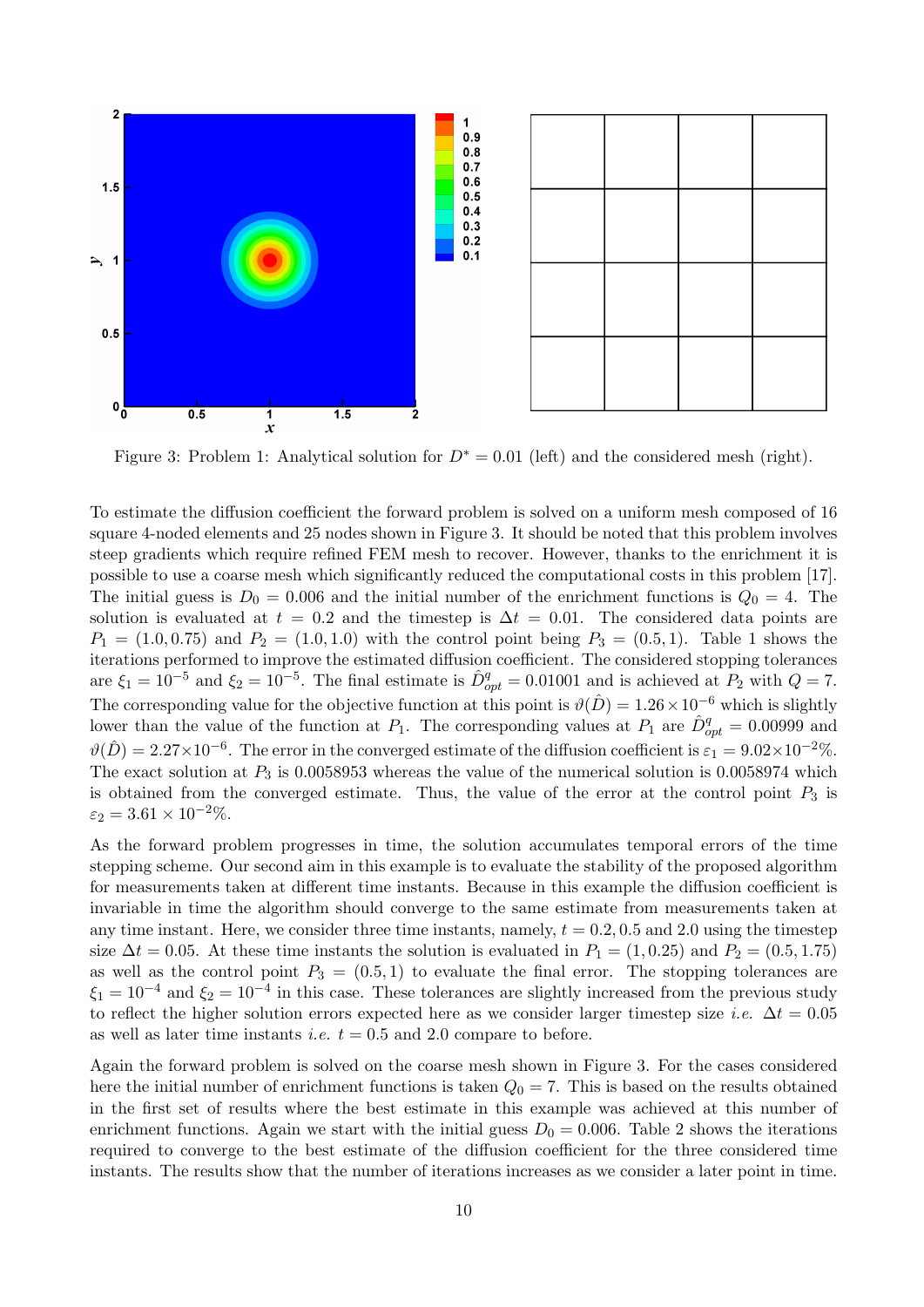| # Itr                | Q       | $= 4$ $(D_0 = 0.006)$ | $Q=5$  | $(D_0 = 0.0126)$ |        | $Q = 6$ $(D_0 = 0.00812)$ | $Q=7$                 | $(D_0 = 0.01860)$     |
|----------------------|---------|-----------------------|--------|------------------|--------|---------------------------|-----------------------|-----------------------|
|                      | $P_{1}$ | P <sub>2</sub>        | $P_1$  | $P_2$            | $P_1$  | $P_2$                     | $P_1$                 | $P_2$                 |
| $\mathbf{1}$         | 0.0066  | 0.0066                | 0.0139 | 0.0139           | 0.0089 | 0.0089                    | 0.0205                | 0.0205                |
| $\overline{2}$       | 0.0200  | 0.0117                | 0.0249 | 0.0056           | 0.0020 | 0.0155                    | 0.0089                | 0.0073                |
| 3                    | 0.0240  | 0.0125                | 0.0309 | 0.0032           | 0.0325 | 0.0178                    | 0.0072                | 0.0047                |
| 4                    | 0.0237  | 0.0126                | 0.0325 | 0.0078           | 0.0321 | 0.0186                    | 0.0099                | 0.0095                |
| 5                    | 0.0234  |                       |        | 0.00808          | 0.0317 | 0.0186                    | 0.00999               | 0.0099                |
| 6                    | 0.0231  |                       |        | 0.00812          | 0.0313 | 0.0165                    |                       | 0.00998               |
| 7                    | 0.0228  |                       |        |                  | 0.0309 | 0.01864                   |                       | 0.01001               |
| 8                    | 0.0225  |                       |        |                  | 0.0304 | 0.01860                   |                       |                       |
| 9                    | 0.0222  |                       |        |                  | 0.0300 |                           |                       |                       |
| 10                   | 0.0219  |                       |        |                  | 0.0296 |                           |                       |                       |
| 20                   | 0.0186  |                       |        |                  | 0.0252 |                           |                       |                       |
| 40                   | 0.0126  |                       |        |                  | 0.0171 |                           |                       |                       |
| 50                   | 0.0096  |                       |        |                  | 0.0130 |                           |                       |                       |
| $\hat{D}_{opt}^q$    | 0.0096  | $0.0126*$             | 0.0325 | $0.00812*$       | 0.0130 | $0.01860*$                | 0.00999               | 0.01001               |
| $\vartheta(\hat{D})$ | 0.0064  | 0.0045                | 0.0067 | 0.0039           | 0.0039 | 0.0032                    | $2.27 \times 10^{-6}$ | $1.26 \times 10^{-6}$ |

Table 1: Example 1: Iterations for  $Q = 4, 5, 6$  and 7 with  $\Delta t = 0.01$  and at  $t = 0.2$ .

\* value used for the next round of iterations.

| # Itr                        |                        | $t=0.2$                |                        | $t = 0.5$              | $t = 2.0$              |                        |  |  |
|------------------------------|------------------------|------------------------|------------------------|------------------------|------------------------|------------------------|--|--|
|                              | $P_1$                  | $P_2$                  | $P_1$                  | $P_2$                  | $P_1$                  | $P_2$                  |  |  |
|                              | 0.006600               | 0.006600               | 0.006600               | 0.006600               | 0.006600               | 0.006600               |  |  |
| 2                            | 0.008426               | 0.001500               | 0.026834               | 0.009829               | 0.009075               | 0.009016               |  |  |
| 3                            | 0.009384               | 0.008719               | 0.002775               | 0.009980               | 0.009803               | 0.009806               |  |  |
| 4                            | 0.009864               | 0.010116               | 0.000353               | 0.009997               | 0.009989               | 0.009990               |  |  |
| 5                            | 0.009987               | 0.010287               | 0.002901               | 0.009999               | 0.009999               | 0.009995               |  |  |
| 6                            |                        | 0.009996               | 0.002988               | 0.010007               | 0.009974               | 0.009974               |  |  |
|                              |                        | 0.009992               | 0.003198               | 0.009998               | 0.010022               | 0.010013               |  |  |
| 8                            |                        |                        | 0.003212               | 0.009997               | 0.010032               | 0.010390               |  |  |
| 9                            |                        |                        |                        |                        | 0.010018               | 0.009998               |  |  |
| $\overline{\hat{D}^q_{opt}}$ | 0.009987               | 0.009992               | 0.003212               | 0.009997               | 0.010018               | 0.009998               |  |  |
| $\vartheta(\hat{D})$         | $2.30 \times 10^{-04}$ | $8.27 \times 10^{-05}$ | $1.45 \times 10^{+00}$ | $4.29 \times 10^{-04}$ | $7.79 \times 10^{-04}$ | $7.70 \times 10^{-05}$ |  |  |

Table 2: Example 1: Iterations for  $Q = 7$ ,  $D_0 = 0.006$  and  $\Delta t = 0.05$  at different time instants.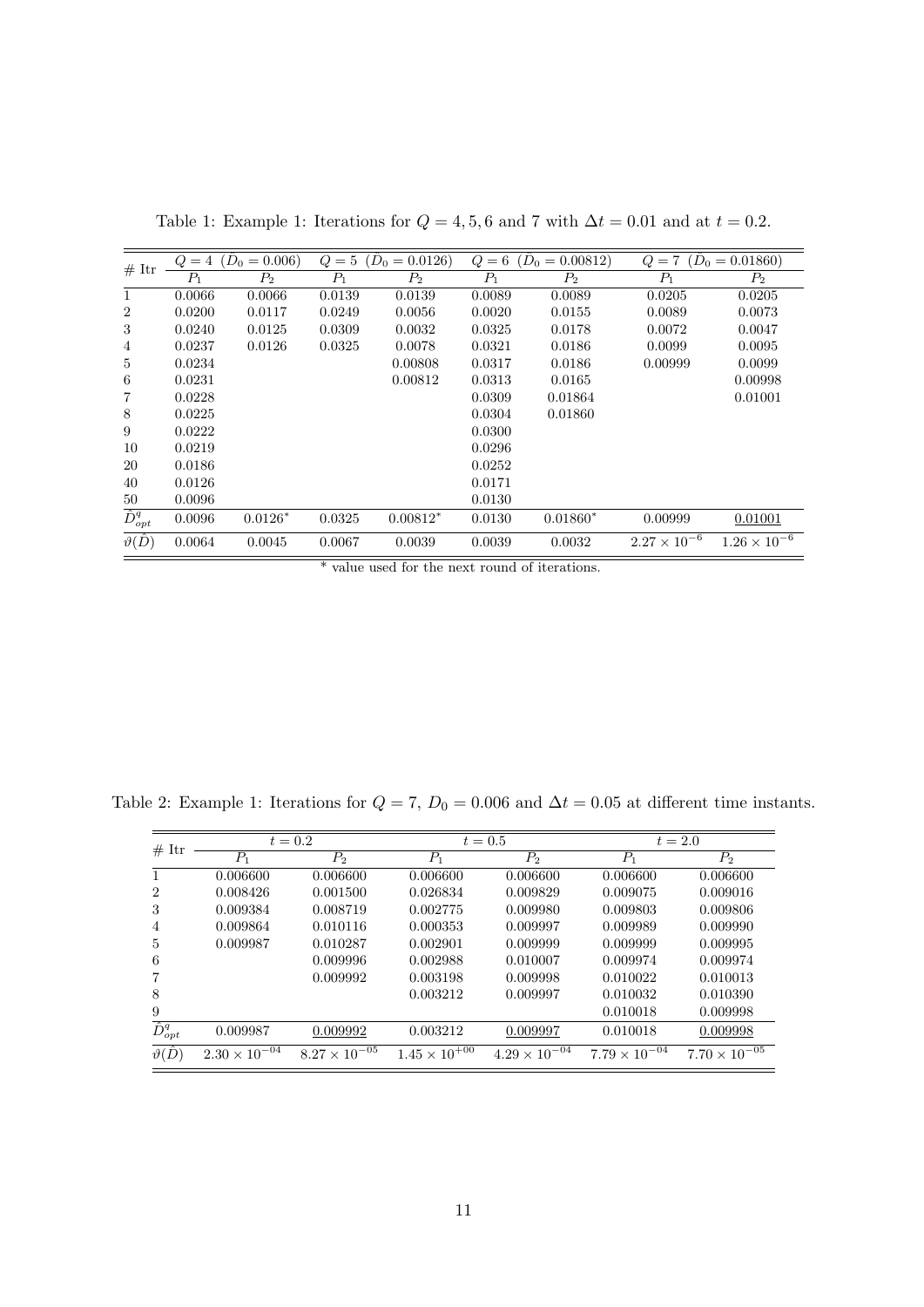| # Itr             |                        | $0\%$ noise            | $5\%$ noise           |                        |  |  |  |  |  |
|-------------------|------------------------|------------------------|-----------------------|------------------------|--|--|--|--|--|
|                   | $P_1$                  | P <sub>2</sub>         | $P_1$                 | P <sub>2</sub>         |  |  |  |  |  |
| 1                 | 0.006600               | 0.006600               | 0.006600              | 0.006600               |  |  |  |  |  |
| $\overline{2}$    | 0.018109               | 0.009794               | 0.015941              | 0.009786               |  |  |  |  |  |
| 3                 | 0.001385               | 0.009985               | 0.002308              | 0.009986               |  |  |  |  |  |
| 4                 | 0.024000               | 0.010001               | 0.001500              | 0.010005               |  |  |  |  |  |
| 5                 | 0.001500               |                        | 0.002761              | 0.010010               |  |  |  |  |  |
| 6                 | 0.023400               |                        | 0.002968              |                        |  |  |  |  |  |
| 7                 | 0.022800               |                        | 0.003158              |                        |  |  |  |  |  |
| 8                 | 0.005556               |                        | 0.003180              |                        |  |  |  |  |  |
| 9                 | 0.000435               |                        |                       |                        |  |  |  |  |  |
| 10                | 0.006217               |                        |                       |                        |  |  |  |  |  |
| 15                | 0.009776               |                        |                       |                        |  |  |  |  |  |
| 16                | 0.009957               |                        |                       |                        |  |  |  |  |  |
| $\hat{D}_{opt}^q$ | 0.009957               | 0.010001               | 0.003180              | 0.010010               |  |  |  |  |  |
| $\vartheta(D$     | $8.16 \times 10^{-04}$ | $4.05 \times 10^{-04}$ | $1.81 \times 10^{00}$ | $6.80 \times 10^{-03}$ |  |  |  |  |  |

Table 3: Example 1: Iterations for  $Q = 7$ ,  $D_0 = 0.006$  and  $\Delta t = 0.5$  at different time instants.

For example the estimate based on  $P_2$  data, converges after 9 iterations at  $t = 2.0$  whereas for the same data points but at  $t = 0.2$  the estimate converges after 7 iterations. This might be attributed to the increased forward problem temporal error as the solution progresses in time. The final errors corresponding to the results listed in Table 2 are  $\varepsilon_1 = 7.68 \times 10^{-4}\%$ ,  $3.04 \times 10^{-4}\%$  and  $1.55 \times 10^{-4}\%$ and  $\varepsilon_2 = 5.62 \times 10^{-3}$ %,  $1.30 \times 10^{-2}$ % and  $3.33 \times 10^{-2}$ % for  $t = 0.2, 0.5$  and 2.0, respectively.

Our final aim in this example is to understand the impact of data contamination on the stability of the algorithm. To this end the data measured in  $P1 = (1, 0.25)$  and  $P_2 = (0.5, 1.75)$  at  $t = 0.5$  is contaminated with a zero-mean white Gaussian noise with the noise-to-signal ratio of 5%. The problem is solved again on the same mesh as before with  $Q_0 = 7$  with  $\Delta t = 0.01$  for both the contaminated and the clean data. Using very small tolerances can be unrealistic in this study as we know that the data is contaminated with 5% noise. Therefore we consider higher tolerances than before  $\xi_1 = 10 \times 10^{-3}$ and  $\xi_2 = 10 \times 10^{-2}$  to reflect the uncertainty in the input data. Using smaller tolerances will not improve the estimate accuracy but will only increase the number of iterations required for convergence. The control data point is again  $P_3 = (0.5, 1)$ . We start again with the same initial guess as before  $D_0 = 0.006$ . Table 3 shows the performed iterations and the estimated diffusion coefficients at each iteration for clean as well as contaminated data. Similar to the previous study, the estimate converges first at  $P_2$  with 4 iterations for the clean data and 5 for the contaminated. At  $P_1$  the estimate converges after 16 iterations and 8 iterations for the clean and contaminated data, respectively. In general one may conclude that the algorithm is stable even when contaminated data is used. However, the case of the contaminated data in  $P_1$  seems to suffer from a slow convergence rate. The estimate  $\hat{D}^8 = 0.003180$  in this case is much smaller than the actual diffusion coefficient. This is also indicated by the value of the objective function which is relatively large  $\vartheta(D) = 1.81$ . Obviously, it is possible to improve this by starting another set of iterations with an increased  $Q$ . However, because the objective function value at  $P_2$  is already smaller than the tolerance  $\xi_2$  we consider the estimate at  $P_2$  to be the best estimate.

### 3.2 Diffusion problem with unknown exact solution

The second example studies a circular domain with a rectangular heat source. The domain is of a unity radius  $r = 1$  with the heat source located at the centre. The heat source is assumed to be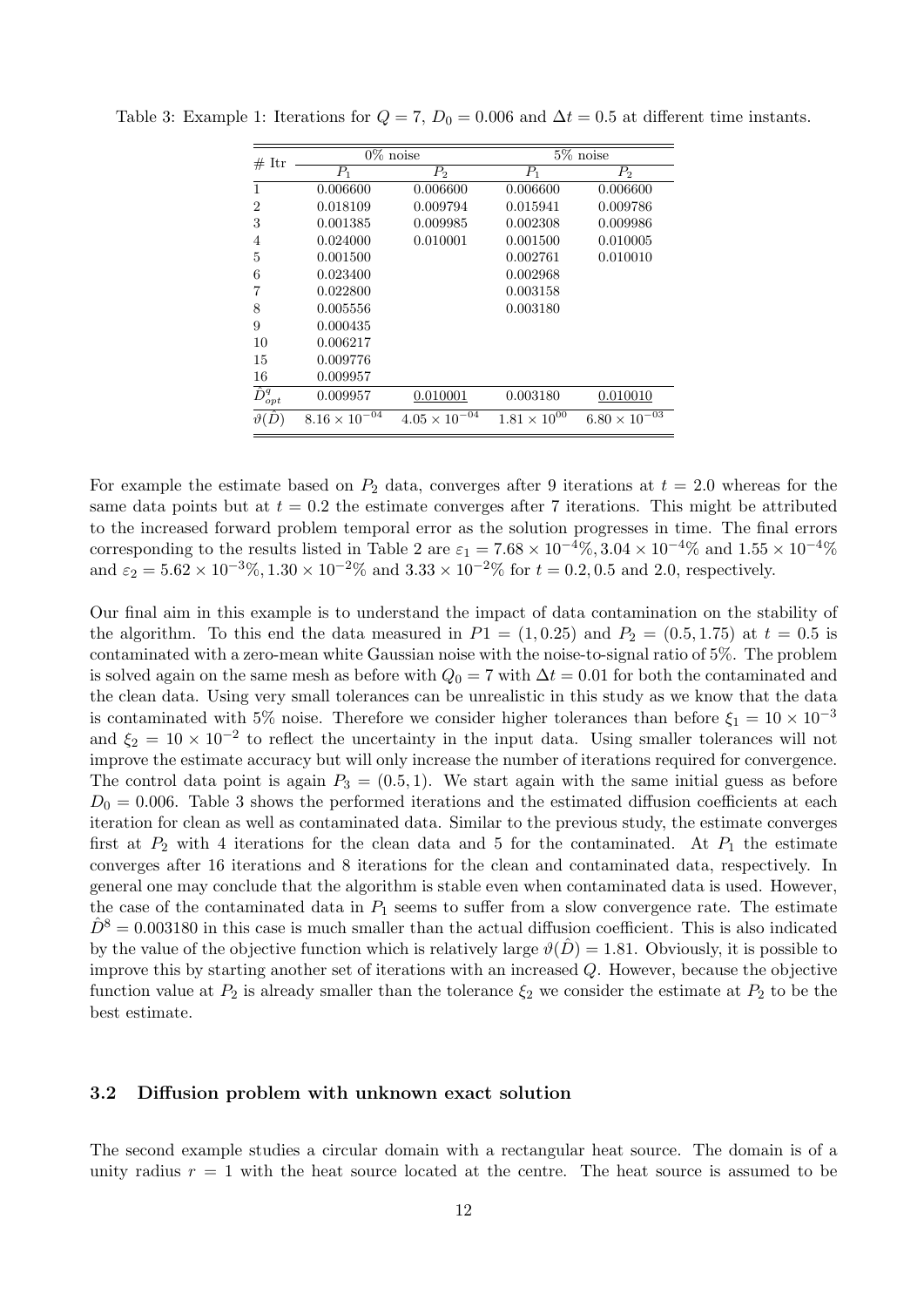activated inside the domain for a given time span and is defined by

$$
f(t, \mathbf{x}) = \begin{cases} 1800 \ K/s, & \text{if } (x, y) \in [0.8, 0.9] \times [1.2, 1.1] & \text{and} \ t \le 5 \ s, \\ 300 \ K/s, & \text{elsewhere.} \end{cases}
$$

Figure 4 shows a schematic plot of the computational domain and the source. The initial domain temperature is given as  $u_0 = 300$ . The domain ambient temperature is assumed fix so that  $g = 300$ .



Figure 4: Problem 2: schematic plot of the computational domain (left), the considered mesh (right).



Figure 5: Problem 2: the reference solution at  $t = 0.5$  and for  $D = 0.1$  (left) and  $D = 0.01$  (right).

Two values for the diffusion coefficient of the domain material are studied in this example. In the first instant we consider  $D = 0.1$ . Three different points, namely,  $P_1 = (1.16667, 1.08883), P_2 =$  $(0.66667, 0.08883)$  and  $P_3 = (0.75, 1.125)$  are considered for the input data. The points are chosen so that  $P_1$  is inside the heat source close to the domain core,  $P_2$  is very close to the domain boundary while  $P_3$  is located outside the source but away from the boundary. We simulate the problem heat transfer using the standard finite element method so that a converged reference solution is obtained on a highly refined mesh. This reference solution is then used to evaluate the domain temperature at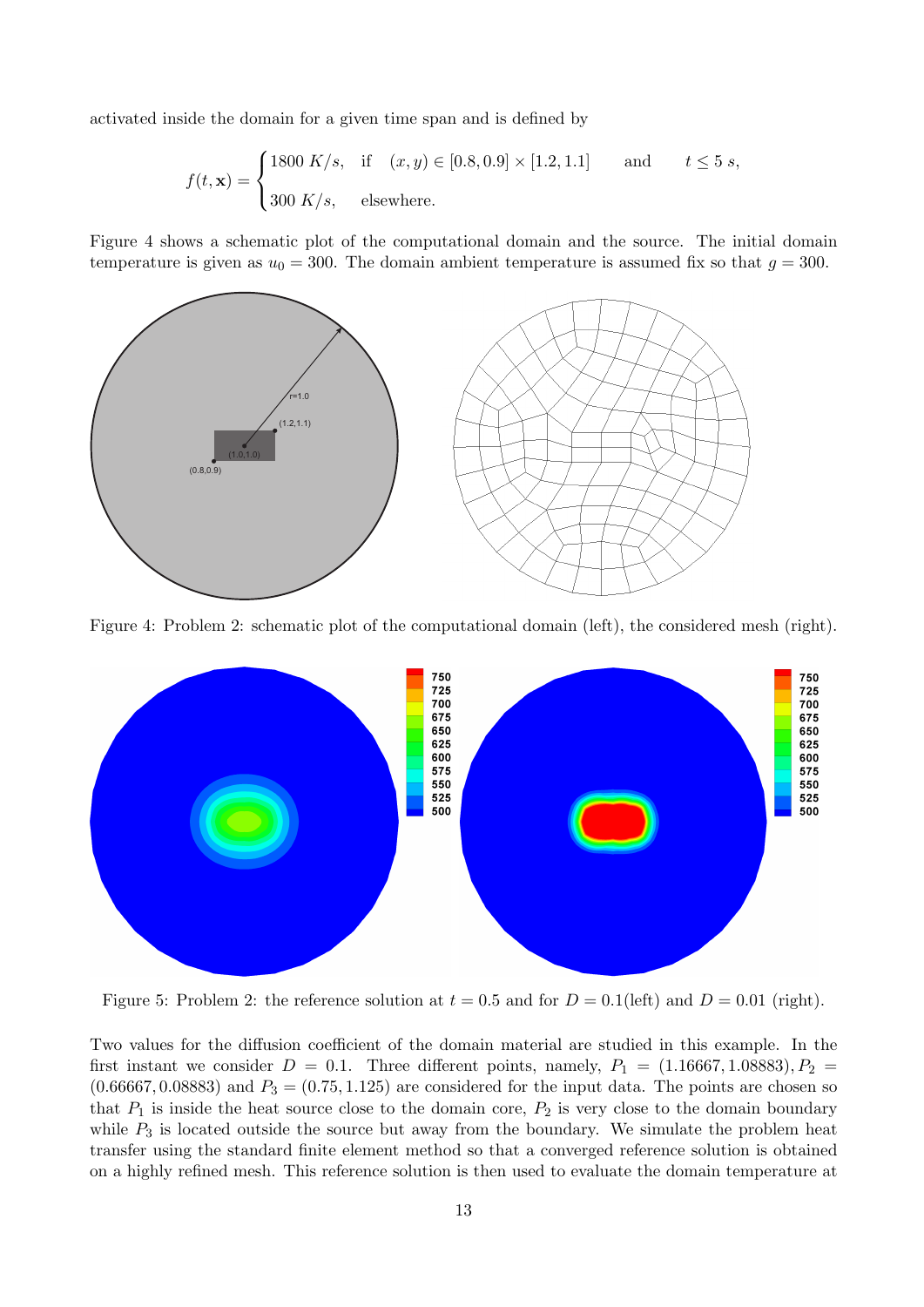|                                               | $\vartheta(D)$      | $D_{opt}^q$  | ु<br>०   | 40       | $\infty$ | $\mathfrak{S}$ | $\frac{1}{2}$ | $\overline{5}$ |          |          |          |          |          |          |                                                                             |          |          |                 | $#$ Itr                      |
|-----------------------------------------------|---------------------|--------------|----------|----------|----------|----------------|---------------|----------------|----------|----------|----------|----------|----------|----------|-----------------------------------------------------------------------------|----------|----------|-----------------|------------------------------|
|                                               | 0.1652              | $0.006754*$  |          |          |          |                |               |                |          |          |          | 0.00675  | 0.00664  | 0.006138 | 0.0020                                                                      | 0.0030   | 0.0220   | J,              | $Q = 4$ ( $D_0 = 0.02$ )     |
|                                               | 0.4616              | 0.104        | 0.104    | 0.124    | 0.144    | $0.164\,$      | 0.174         | $0.186\,$      | 0.188    | 0.190    | 0.192    | 0.194    | 0.196    | 0.198    | 0.20(                                                                       | 0.002    | 0.022    | $\mathcal{L}_2$ |                              |
|                                               | 0.1105              | 0.034928     |          |          |          |                |               |                |          |          |          | 0.034928 | 1.03491  | 0.034595 | 1618104                                                                     | 0.025275 | 0.007430 | Σ,              |                              |
|                                               | 0.0015              | $0.009526$ * |          |          |          |                |               |                |          |          |          |          | 0.009526 | 0.009525 | 009479                                                                      | 009098   | 0.007430 | $P_2$           | $Q = 5 (D_0 = 0.006754)$     |
|                                               | 0.0248              | 0.050489     | 0.050489 | 10090.0  | 0.06954  | 0.079067       | 0.083830      | 0.089546       | 0.090499 | 0.09145  | 0.092404 | 0.09335  | 0.094309 | 0.9526   | 329920.0                                                                    | 0.048988 | 0.010479 | $\mathcal{L}_1$ |                              |
| * value used for the next round of iterations | $4.96\times10^{-3}$ | 0.092051*    |          |          |          |                |               | 0.09205        | 0.092044 | 0.091805 | 322680.0 | 0.083113 | 8001200  | 0.056504 | 0.040725                                                                    | 0.028375 | 0.010478 | $P_2$           | $Q = 6$ ( $D_0 = 0.009526$ ) |
|                                               | 0.1588              | $0.118309*$  |          |          |          |                |               |                |          |          |          |          | 0.118305 | 1.118299 | 11791:                                                                      | 0.114575 | 0.101256 | J               | $Q = 7$ ( $D_0 = 0.092051$ ) |
|                                               | 0.1656              | 0.487872     | 0.487872 | 0.579923 | 5797974  | 0.764025       | 0.810051      | 0.865282       | 184487   | 0.883692 | 168268.0 | 0.902102 | 0.911307 | 0.2051   | 0.009205                                                                    | ,60609.0 | 0.101256 | $P_2$           |                              |
|                                               | $10\times10^{-4}$   | 10001.0      |          |          |          |                |               |                |          |          |          | 0.100017 | 0.100008 |          | $\begin{array}{c} 0.13014 \\ 0.09864 \\ 0.096809 \\ 0.096809 \end{array}$   |          |          | $P_1$           | $Q = 8$ ( $D_0 = 0.118309$ ) |
|                                               | $4.38\times10^{-4}$ | F62660'0     |          |          |          |                |               |                |          |          |          | F62660'0 |          |          | $\begin{array}{c} 0.097793 \\ 0.092782 \\ 0.100812 \\ 0.101235 \end{array}$ |          | 0.13014  | $P_2$           |                              |

Table 4: Example 2: Iterations for Q  $= 4, 5, 6,$ 7 and 8 with ∆ $t = 0.$ 1 and at  $t=0.5.$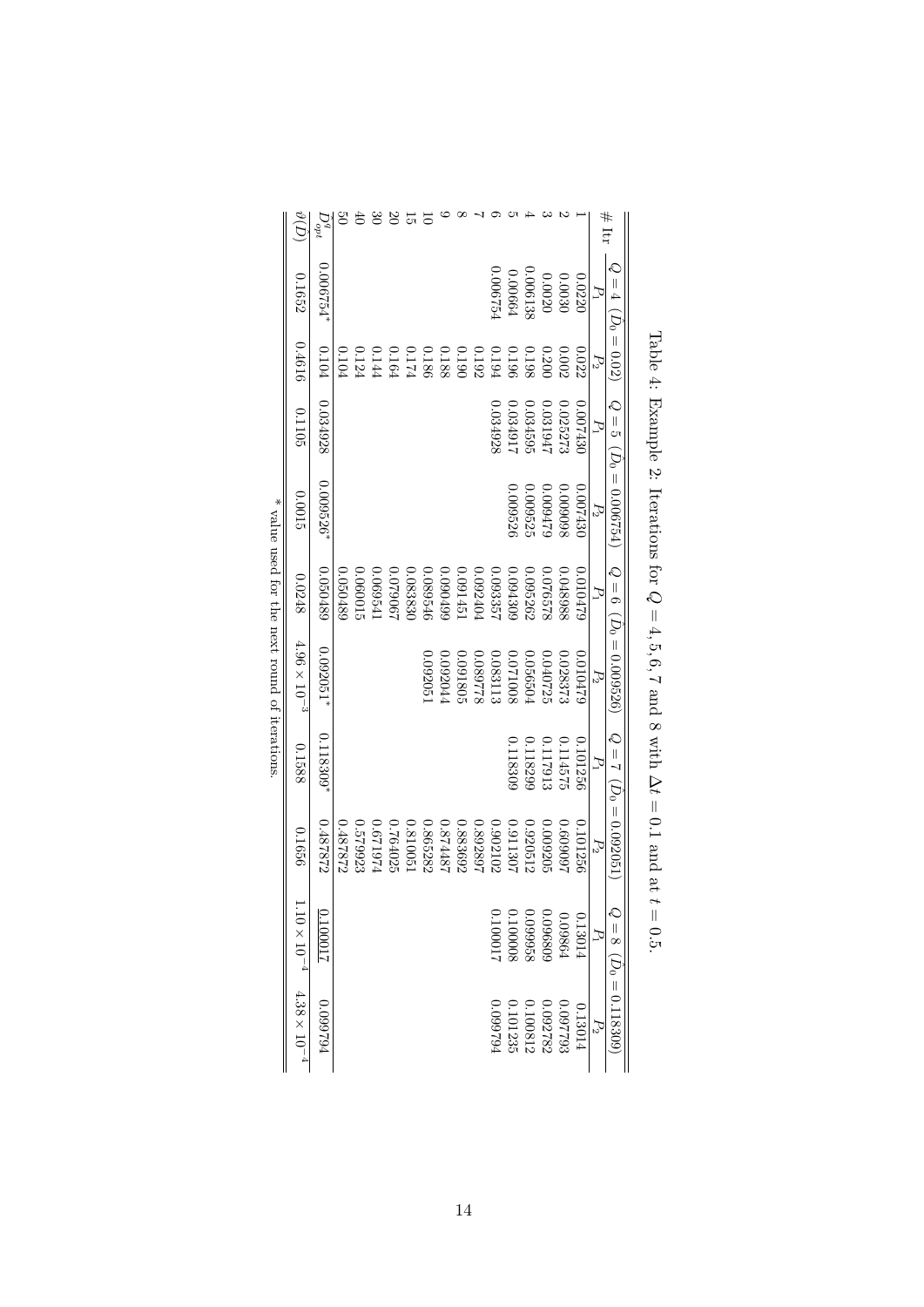|                       |                                     |          |                              | * value used for the next round of iterations. |              |                              |          |                                                                                                                                                                                                                                                                               |                         |  |
|-----------------------|-------------------------------------|----------|------------------------------|------------------------------------------------|--------------|------------------------------|----------|-------------------------------------------------------------------------------------------------------------------------------------------------------------------------------------------------------------------------------------------------------------------------------|-------------------------|--|
| $1.41 \times 10^{-4}$ | $9.83 \times 10^{-4}$               | 0.1657   | 0.1577                       | $5.51\times10^{-3}$                            | 0.0249       | 0.0016                       | 0.1128   | 0.4615                                                                                                                                                                                                                                                                        | 1729                    |  |
| 0.100413              | 0.10481                             | 0.488705 | $0.124306*$                  | $0.092208*$                                    | 0.050514     | $0.009531$ <sup>*</sup>      | 0.036288 |                                                                                                                                                                                                                                                                               | $0.007237$ <sup>*</sup> |  |
|                       |                                     | 1.488705 |                              |                                                | 0.50514      |                              |          |                                                                                                                                                                                                                                                                               |                         |  |
|                       |                                     | 0.580913 |                              |                                                | 0.060045     |                              |          | $\begin{array}{c} 208888121200 \\ 0.1111000 \\ 0.01111000 \\ 0.0111000 \\ 0.0111000 \\ 0.0111000 \\ 0.0111000 \\ 0.0111000 \\ 0.0111000 \\ 0.0111000 \\ 0.0111000 \\ 0.0111000 \\ 0.0111000 \\ 0.0111000 \\ 0.0111000 \\ 0.0111000 \\ 0.0111000 \\ 0.0111000 \\ 0.0111000 \\$ |                         |  |
|                       |                                     | 0.673122 |                              |                                                | 0.69575      |                              |          |                                                                                                                                                                                                                                                                               |                         |  |
| 1.100413              |                                     | 0.765331 |                              |                                                | 0.079106     |                              |          |                                                                                                                                                                                                                                                                               |                         |  |
| 1.100336              |                                     | 0.820656 |                              |                                                | 0.83872      |                              |          |                                                                                                                                                                                                                                                                               |                         |  |
| 1.100041              |                                     | 0.866760 |                              | 0.92208                                        | 1.089592     |                              |          |                                                                                                                                                                                                                                                                               |                         |  |
| 1.100288              |                                     | 0.875981 |                              | 0.092200                                       | 1.090543     |                              |          |                                                                                                                                                                                                                                                                               |                         |  |
| 1.00928               |                                     | 0.885202 |                              | 1.091958                                       | 0691496.     |                              |          |                                                                                                                                                                                                                                                                               |                         |  |
| 0.100552              |                                     | 0.894422 |                              | 1.089916                                       | 0.092450     |                              | 0.36288  |                                                                                                                                                                                                                                                                               | 1.007237                |  |
| 1.10071               | 1.104811                            | 0.903643 |                              | 1.083215                                       | 0.093403     |                              | 0.36288  |                                                                                                                                                                                                                                                                               | .007234                 |  |
| 1.100632              | 1.104811                            | 0.912864 | 1.124306                     | 1.071071                                       | 0.094356     | 0.009531                     | 0.036276 |                                                                                                                                                                                                                                                                               | 007109                  |  |
| 1.100136              | 1.104761                            | 1.922085 | 1.24279                      | 0.56538                                        | 0.095309     | 1.009531                     | 0.035936 |                                                                                                                                                                                                                                                                               | .006591                 |  |
| 0.92222               | 1.101199                            | 0.009221 | 0.123534                     | 1.040743                                       | 1.078151     | 0.009509                     | 0.033180 |                                                                                                                                                                                                                                                                               | 0.0020                  |  |
| 1.097385              | 103284                              | 0.611404 | 1.118674                     | 1.028384                                       | 0.049644     | 1,009261                     | 0.026374 | 0.002                                                                                                                                                                                                                                                                         | 0.0039                  |  |
| 1.136737              | 1.136737                            | 0.101429 | 0.101429                     | 0.010484                                       | 0.010484     | 0.007961                     | 0.007961 | 0.022                                                                                                                                                                                                                                                                         | 0.0220                  |  |
| $P_2$                 | P,                                  | $P_2$    | P,                           | $P_2$                                          | $\mathbb{Z}$ | $P_2$                        | $P_1$    | $P_2$                                                                                                                                                                                                                                                                         | Ą                       |  |
|                       | $Q = 8$ (D <sub>0</sub> = 0.124306) |          | $Q = 7 \ \ (D_0 = 0.092208)$ | $Q=6$ ( $D_0=0.009531$ )                       |              | $Q = 5 \ \ (D_0 = 0.007237)$ |          |                                                                                                                                                                                                                                                                               | $=4\;(D_0=0.02)$        |  |
|                       |                                     |          |                              |                                                |              |                              |          |                                                                                                                                                                                                                                                                               |                         |  |

Table 5: Example 2: Iterations for  $Q = 4, 5, 6, 7$  and 8 with  $\Delta t = 0.1$  and at  $t = 0.5$ . Table 5: Example 2: Iterations for  $Q = 4, 5, 6, 7$  and 8 with  $\Delta t = 0.1$  and at  $t = 0.5$ .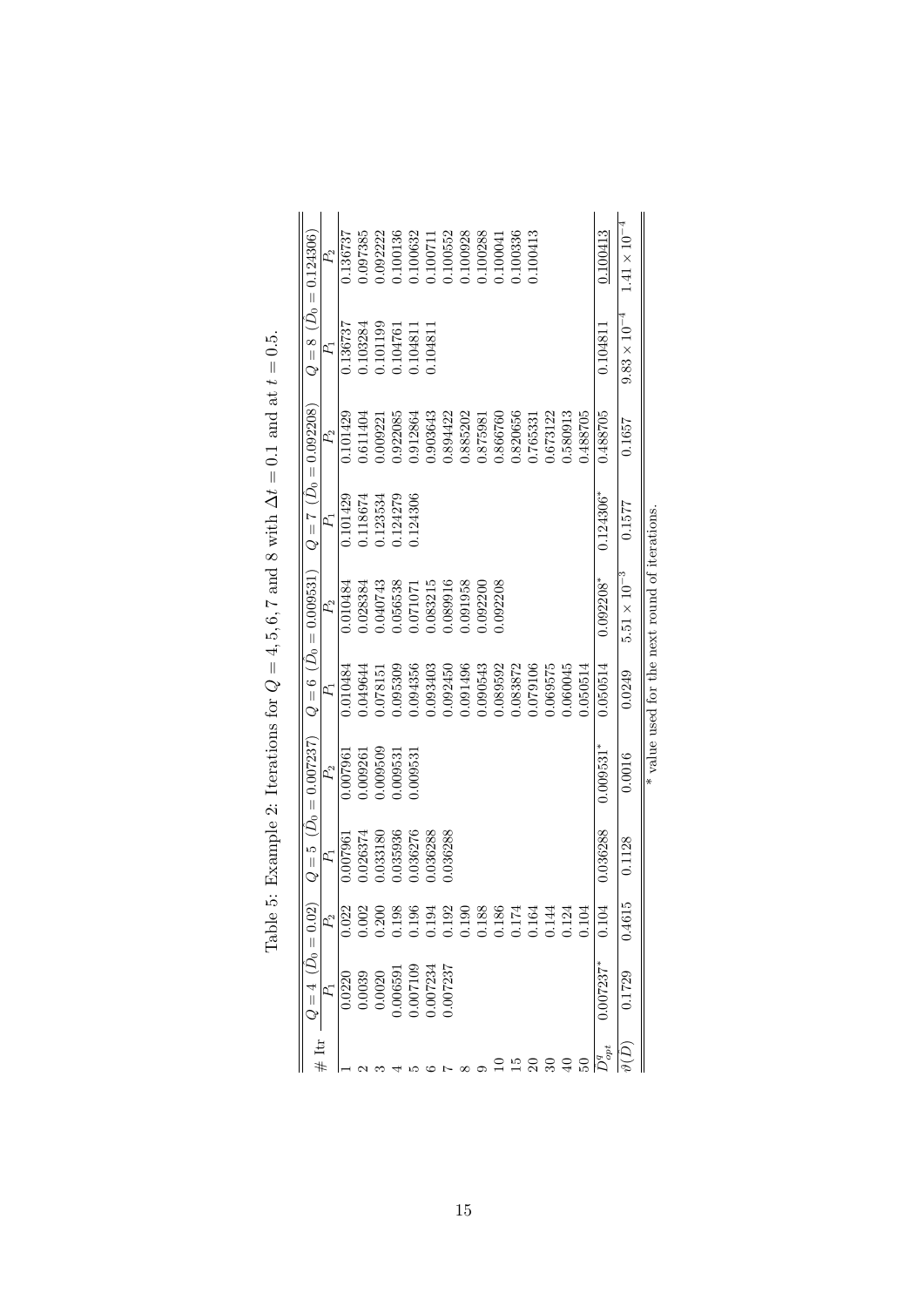$P_1, P_2$  and  $P_3$  at the time instant  $t = 0.5$ . Next, 5% Gaussian noise is added to the reference solution. Another set of input data is then generated using the reference solution contaminated with the noise.

In the following simulations the  $P_1$  and  $P_2$  are used as data points while  $P_3$  is used as a control point. The initial value considered at the first iteration are  $D_0 = 0.02$  for the diffusion coefficient,  $Q = 4$ for the enrichment functions,  $\xi_1 = 5 \times 10^{-04}$  and  $\xi_2 = 10^{-05}$  for the stopping tolerances. It should be stressed that the initial estimate of the diffusion coefficient is chosen to be one order of magnitude smaller than the exact value. The aim is to evaluate if the proposed algorithm can still converge if no accurate estimates are available. The forward problem is solved on a coarse finite element mesh composed of 123 4-noded elements and 140 nodes as shown in Figure 4. The considered timestep size is  $\Delta t = 0.1$ . Table 4 summarizes the iterations needed before the algorithm converges to an accurate estimate if the clean data is used. The results show that the convergence may require up to 50 iterations at either of the data points for  $Q = 4, 5, 6, 7$  and 8. Furthermore, the estimate diverges rather than converging until we increase the number of enrichment functions to  $Q = 6$ , where the estimate starts to converge. This can be related to the finite element approximation as using a small number of enrichment functions can only provide a rough approximation. Using six or more enrichment functions seems to be suitable in this case. However, the algorithm still shows stable behaviour and keep increasing the number of enrichment functions leads to the convergence eventually. Figure 5 shows the converged solution of the problem. We repeated the same study and starting with the same initial values as before but this time using the data contaminated with noise. The output at different iterations is summarized in Table 5. In general one can see consistency between the performance of the algorithm for both contaminated and clean data. This can be seen in the number of iterations at each point in all the loops of increasing the number of enrichment functions. It can also be seen in the best estimate achieved in each loop of iterations. For example at the  $Q = 4$  loop the algorithm requires 6 and 50 iterations for  $P_1$  and  $P_2$ , respectively, for the clean data. The algorithm converges to  $D_{opt}^{j} = 0.006754$  in this case. The respective numbers for the contaminated data are: 7 and 50 iterations and  $D_{opt}^{j} = 0.007237$ . This consistency suggests that the algorithm can be robust even when the input data involves some uncertainty. The errors at the control point are  $\varepsilon_2 = 9.62 \times 10^{-2}\%$ and  $\varepsilon_2 = 9.79 \times 10^{-2}$ %, respectively. The final estimate errors for clean and contaminated data cases are  $\varepsilon_1 = 1.7 \times 10^{-3}\%$  and  $\varepsilon_1 = 4.1 \times 10^{-3}\%$ , respectively. This again shows that the algorithm is consistent even when the input data include some noise.

The second value considered for the diffusion coefficient is  $D = 0.01$ . The smaller value of the diffusion coefficient in this part of the calculations results in steeper heat gradients. To recover such gradients it is necessary to refine the finite element mesh around them. We followed the same procedure as before. Again three points are considered inside the domain  $P_1 = (0.908748, 0.820353), P_2 =$  $(0.986766, 0.513581)$  and  $P_3 = (0.75, 1.125)$ . In this set of results all the points are chosen in the vicinity of the heat source but not inside it. As in the previous set of results the FEM is used to create a reference solution where two sets of data are considered *i.e.* clean and contaminated with  $5\%$ Gaussian noise.

The same initial values as before are used again. However, we use now  $Q = 8$  as an initial value for the enrichment. This number is based on the previous set of results in order to avoid unnecessary iterations. The initial guess for the diffusion coefficient is again taken to be one order of magnitude smaller than the exact one *i.e.*  $D_{opt}^0 = 0.002$ . The forward problem is solved on the same mesh and using the same timestep size as before. Table 6 summarizes the output of the required iterations for clean and contaminated data to achieve a converged. The algorithm converges within 10 iterations at  $P_1$  and  $P_2$  for clean and contaminated data. The convergence is again consistent in term of number of iterations and the converged estimate between the two sets of data. The final errors in the diffusion coefficient estimates are  $\varepsilon_1 = 4.8 \times 10^{-3}$ % and  $\varepsilon_1 = 1.04$ %, for clean and contaminated, respectively. The errors calculated based on the solution at the control point are  $\varepsilon_2 = 6.6 \times 10^{-4}\%$  and  $\varepsilon_2 = 0.16\%$ . For demonstration purpose we show in Figure 5 the converged solution of the problem where the clean data is used.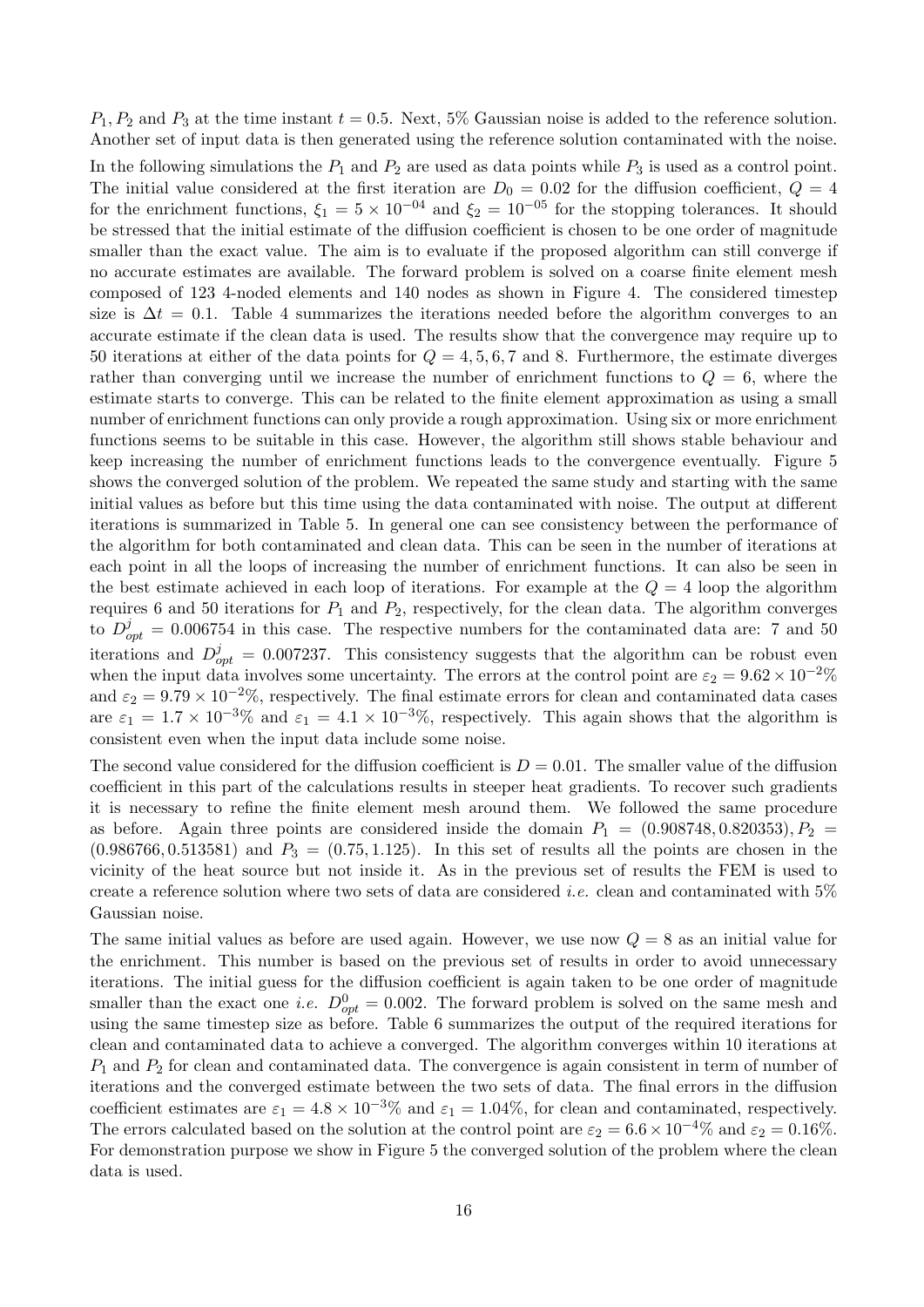| # Itr                        |                                   | $\overline{0}\%$ noise | $5\%$ noise            |                        |  |  |  |  |  |
|------------------------------|-----------------------------------|------------------------|------------------------|------------------------|--|--|--|--|--|
|                              | $P_1$                             | $\bar{P}_2$            | $P_1$                  | $P_{2}$                |  |  |  |  |  |
| 1                            | 0.006600                          | 0.006600               | 0.006600               | 0.006600               |  |  |  |  |  |
| 2                            | 0.018109                          | 0.009794               | 0.015941               | 0.009786               |  |  |  |  |  |
| 3                            | 0.001385                          | 0.009985               | 0.002308               | 0.009986               |  |  |  |  |  |
| 4                            | 0.024000                          | 0.010001               | 0.001500               | 0.010005               |  |  |  |  |  |
| 5                            | 0.001500                          |                        | 0.002761               | 0.010010               |  |  |  |  |  |
| 6                            | 0.023400                          |                        | 0.002968               |                        |  |  |  |  |  |
| 7                            | 0.022800                          |                        | 0.003158               |                        |  |  |  |  |  |
| 8                            | 0.005556                          |                        | 0.003180               |                        |  |  |  |  |  |
| 9                            | 0.000435                          |                        |                        |                        |  |  |  |  |  |
| 10                           | 0.006217                          |                        |                        |                        |  |  |  |  |  |
| 15                           | 0.009776                          |                        |                        |                        |  |  |  |  |  |
| 16                           | 0.009957                          |                        |                        |                        |  |  |  |  |  |
| $\overline{\hat{D}^q_{opt}}$ | 0.010000                          | 0.010000               | 0.009922291            | 0.010103806            |  |  |  |  |  |
| $\vartheta$                  | $6.46 \times 10^{-\overline{07}}$ | $7.43 \times 10^{-07}$ | $2.94 \times 10^{-04}$ | $1.15 \times 10^{-04}$ |  |  |  |  |  |

Table 6: Example 2: Iterations for  $Q = 7$ ,  $D_0 = 0.006$  and  $\Delta t = 0.1$  at  $t = 0.5$ .

# 4 Conclusions

In this paper, we present an approach for estimating the diffusion coefficient based on field measurements. The proposed algorithm involves solving the forward problem using a best estimate for the coefficient and then improving this estimate by evaluating the difference between the forward solution and the measured data. Furthermore, the problem may require repeated solutions over many iterations in time to achieve the required time instant of the taken measurement. Thus, the problem can become highly computationally demanding when the measurements are only available at a late time. Hence, many timesteps are required in the solution of the forward problem. Furthermore, considering late instants can often leads to larger temporal errors affecting the solution which could delay the convergence of the inverse problem solution. Using the partition of unity method it is possible to significantly speed the solution process by employing coarse meshes with enriched basis functions for the forward problem. Since, the basis functions are time independent it is possible to reuse the finite element linear system of equations at all time steps by only updating the right hand side. Hence, the solution for many time steps also becomes a lot more efficient. After evaluating the difference in the forward solution and the measured data, the secant and descent methods are used to improve the estimate. Furthermore, a stopping criteria is proposed which is based on optimizing an objective function.

The proposed algorithm can still be utilized even when only one data point is available. However, in order to avoid contingency and ensure the uniqueness of the inverse problem solution, we suggest using a minimum of two data points which is the procedure followed in this work. A third point is also utilized as a control point to calculate the estimate error. The numerical results in this paper suggest that the data points can be located anywhere inside the domain close to centre or the exterior boundaries. Two numerical examples are studied, where an analytical solution is available only in one of them while a converged finite element solution is used to create the input data in the second example. The obtained results show that the proposed approach converges to an accurate estimate even when the measured data are contaminated with noise or the initial guess is an order of magnitude different than the actual diffusion coefficient. The results also suggest that the algorithm is sensitive to the number of timesteps required. If the data measurements are taken at a later time more iterations are needed before the algorithm converges to an accurate estimate.

It should be noted that the gradient descent methods, Tikhonov regularization or Bayesian inference techniques are commonly used techniques in the inverse problem solution. Using such regularization methods can be necessary when solving an inverse problem in order to force convergence if the numerical results of the inverse solver diverge. The numerical experiments in this paper shows that the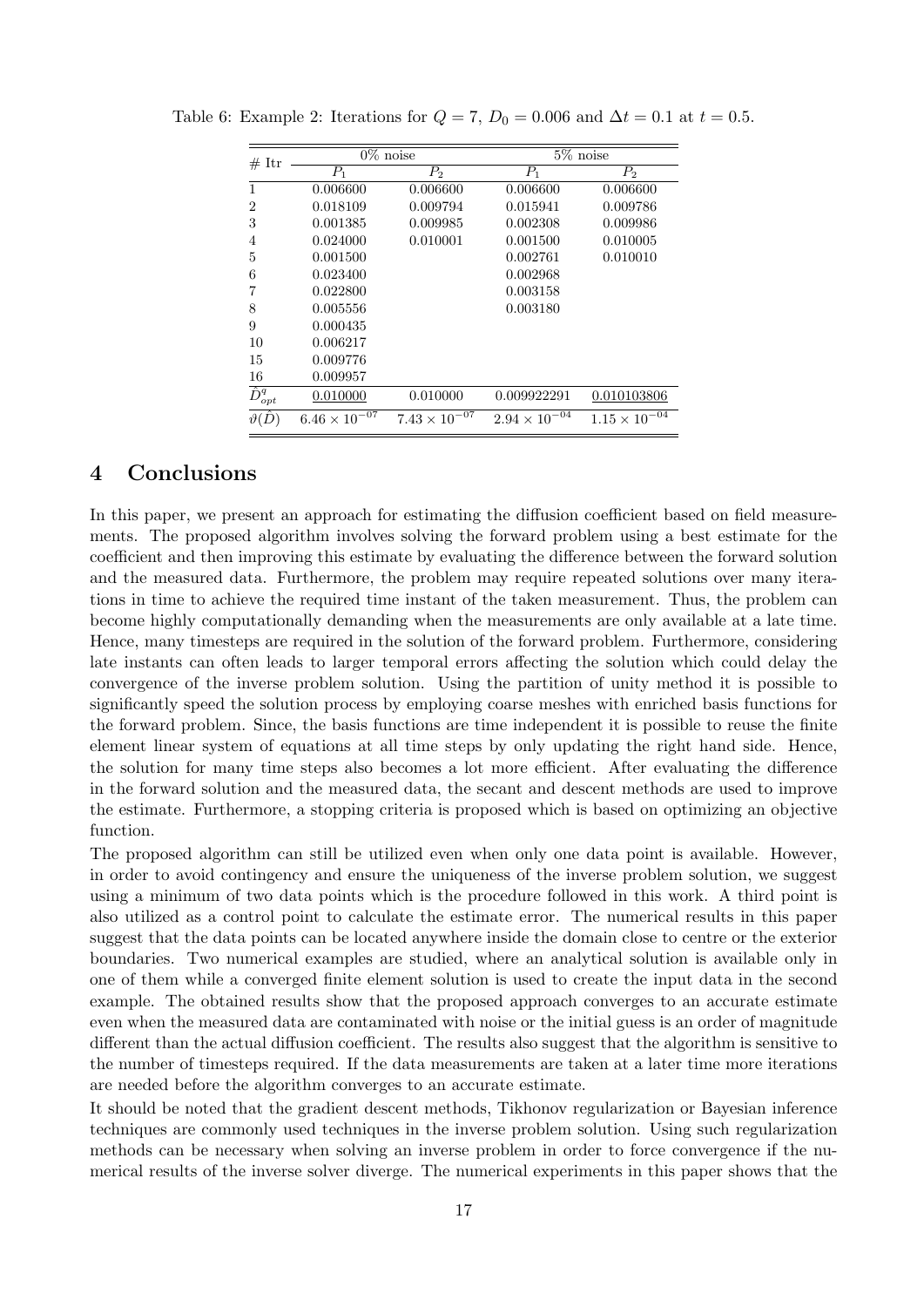proposed method converges without using any regularization methods even when using data contaminated with noise, which suggests the stability of the proposed method.

Although we introduce the partition of unity enrichment technique for the solution of a first class inverse problem, the technique can also be useful for second class problems. Furthermore, the presented work on a constant diffusion coefficient identification, forms a solid foundation for future consideration of heterogeneous materials. As future work, we plan to extend the approach for recovering the diffusion coefficient in heterogeneous materials.

# Acknowledgements

Our research is supported by National Natural Science Foundation of China, No.51775270, and Jiangsu Innovation Program for Graduate Education, No.KYLX16 0314. Financial support provided by the project of Qatar National Research Fund under the contract NPRP11S-1220- 170112 is gratefully acknowledged.

# Conflict of interest statement

On behalf of all authors, the corresponding author states that there is no conflict of interest.

## References

- [1] Stefan Kaessmair and Paul Steinmann. Computational first-order homogenization in chemomechanics. Archive of Applied Mechanics, 88(1-2):271–286, 2018.
- [2] GJ McRae, WR Goodin, and JH Seinfeld. Numerical solution of the atmospheric diffusion equation for chemically reacting flows. Journal of Computational Physics, 45(1):1–42, 1982.
- [3] J Kostrowicki and HA Scheraga. Application of the diffusion equation method for global optimization to oligopeptides. The Journal of Physical Chemistry, 96(18):7442–7449, 1992.
- [4] HW Jensen, SR Marschner, M Levoy, and P Hanrahan. A practical model for subsurface light transport. In Proceedings of the 28th annual conference on Computer graphics and interactive techniques, pages 511–518. ACM, 2001.
- [5] MV Klibanov. Two classes of inverse problems for partial differential equations. Annals of the New York Academy of Sciences, 661(1):93–111, 1992.
- [6] M Tadi, AK Nandakumaran, and SS Sritharan. An inverse problem for Helmholtz equation. Inverse Problems in Science and Engineering, 19(6):839–854, 2011.
- [7] Y Cenesiz and A Kurt. The solutions of time and space conformable fractional heat equations with conformable Fourier transform. Acta Universitatis Sapientiae, Mathematica, 7(2):130–140, 2015.
- [8] S Zhu, P Satravaha, and X Lu. Solving linear diffusion equations with the dual reciprocity method in Laplace space. Engineering Analysis with Boundary Elements, 13(1):1–10, 1994.
- [9] C Qu, S Zhang, and R Liu. Separation of variables and exact solutions to quasilinear diffusion equations with nonlinear source. Physica D: Nonlinear Phenomena, 144(1):97–123, 2000.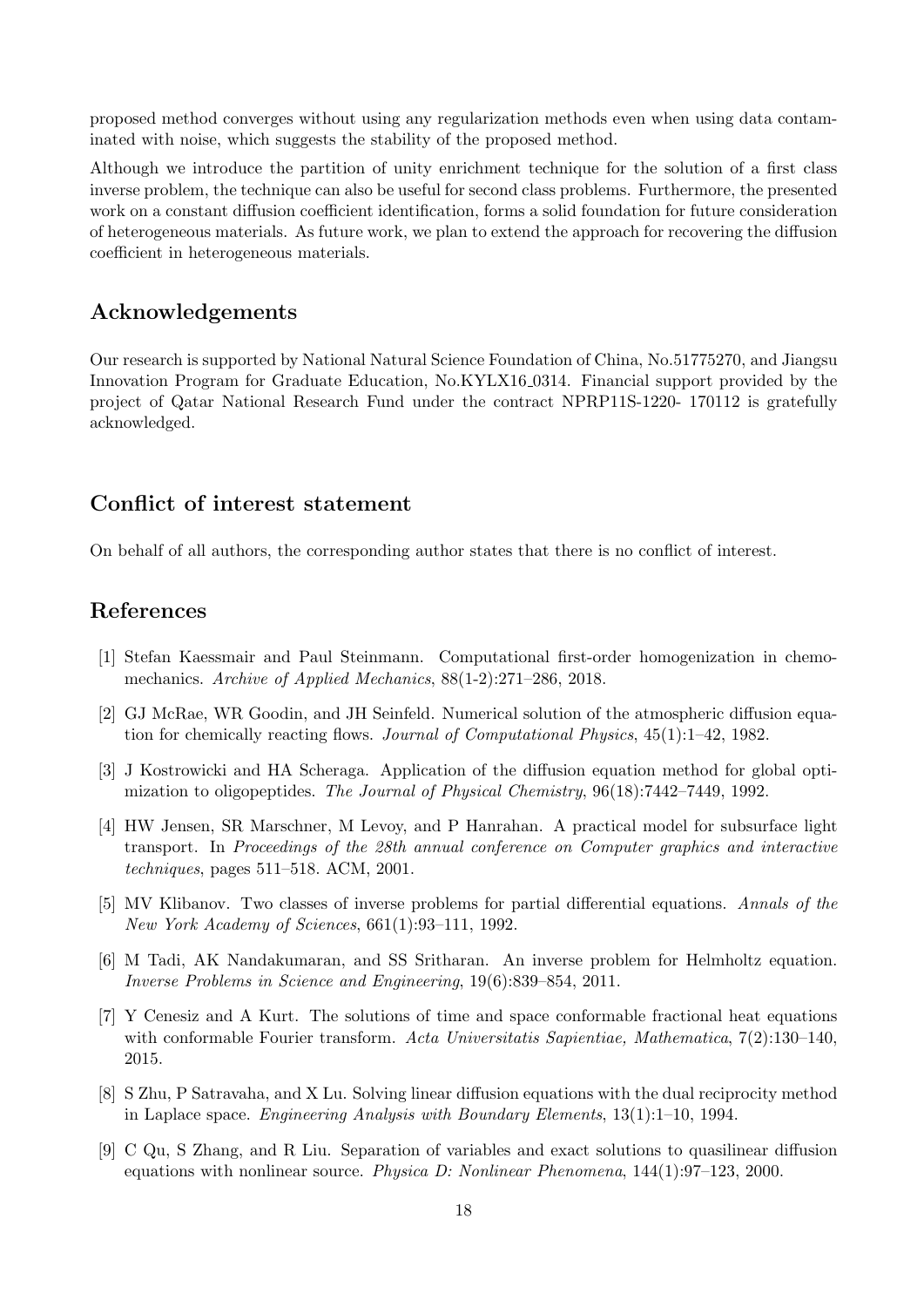- [10] Jinhui Jiang, Mohammed Seaid, M Shadi Mohamed, and Hongqiu Li. Inverse algorithm for realtime road roughness estimation for autonomous vehicles. Archive of Applied Mechanics, pages 1–16, 2020.
- [11] A Kaushik, V Kumar, and AK Vashishth. An efficient mixed asymptotic-numerical scheme for singularly perturbed convection diffusion problems. Applied Mathematics and Computation, 218(17):8645–8658, 2012.
- [12] A Cardone, R D'Ambrosio, and B Paternoster. Exponentially fitted IMEX methods for advection– diffusion problems. Journal of Computational and Applied Mathematics, 316:100–108, 2017.
- [13] Y Yang, MF Knol, F van Keulen, and C Ayas. A semi-analytical thermal modelling approach for selective laser melting. Additive Manufacturing, 21:284–297, 2018.
- [14] A Nouy, A Clement, F Schoefs, and N Moës. An extended stochastic finite element method for solving stochastic partial differential equations on random domains. Computer Methods in Applied Mechanics and Engineering, 197(51):4663–4682, 2008.
- [15] JM Melenk and I Babuška. The partition of unity finite element method: basic theory and applications. Computer Methods in Applied Mechanics and Engineering, 139(1-4):289–314, 1996.
- [16] O Laghrouche and P Bettess. Short wave modelling using special finite elements. Journal of Computational Acoustics, 8(01):189–210, 2000.
- [17] MS Mohamed, M Seaid, J Trevelyan, and O Laghrouche. A partition of unity FEM for timedependent diffusion problems using multiple enrichment functions. International Journal for Numerical Methods in Engineering, 93:245–265, 2013.
- [18] M Drolia, MS Mohamed, O Laghrouche, M Seaid, and J Trevelyan. Enriched finite elements for initial-value problem of transverse electromagnetic waves in time domain. Computers  $\mathcal C$ Structures, 182:354–367, 2017.
- [19] J Jiang, MS Mohamed, M Seaid, and H Li. Identifying the wavenumber for the inverse Helmholtz problem using an enriched finite element formulation. Computer Methods in Applied Mechanics and Engineering, 340:615–629, 2018.
- [20] FP Van der Meer, R Al-Khoury, and LJ Sluys. Time-dependent shape functions for modeling highly transient geothermal systems. *International Journal for Numerical Methods in Engineer*ing, 77(2):240–260, 2009.
- [21] P OHara, CA Duarte, T Eason, and J Garzon. Efficient analysis of transient heat transfer problems exhibiting sharp thermal gradients. Computational Mechanics, pages 1–22, 2013.
- [22] M Shadi Mohamed, Mohammed Seaid, and Abderrahman Bouhamidi. Iterative solvers for generalized finite element solution of boundary-value problems. Numerical Linear Algebra with Applications, 25(6):e2205, 2018.
- [23] M Malek, N Izem, MS Mohamed, M Seaid, and O Laghrouche. A partition of unity finite element method for three-dimensional transient diffusion problems with sharp gradients. Journal of Computational Physics, 396:702–717, 2019.
- [24] Mustapha Malek, Nouh Izem, Mohammed Seaid, M Shadi Mohamed, and Mohamed Wakrim. A partition of unity finite element method for nonlinear transient diffusion problems in heterogeneous materials. Computational and Applied Mathematics, 38(2):31, 2019.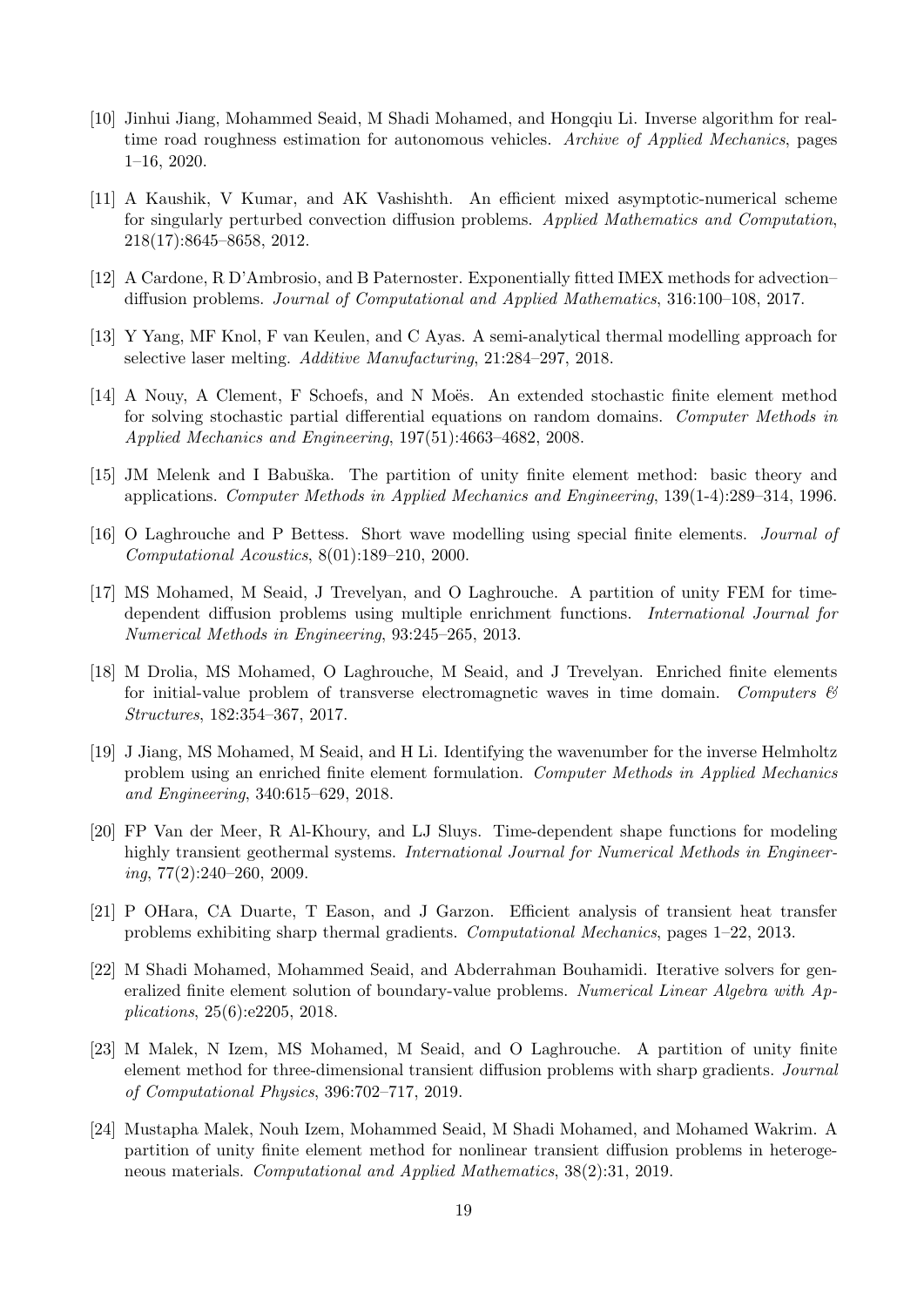- [25] Mustapha Malek, Nouh Izem, M Shadi Mohamed, and Mohammed Seaid. A three-dimensional enriched finite element method for nonlinear transient heat transfer in functionally graded materials. International Journal of Heat and Mass Transfer, 155:119804, 2020.
- [26] C Farhat, I Kalashnikova, and R Tezaur. A higher-order discontinuous enrichment method for the solution of high Péclet advection–diffusion problems on unstructured meshes. International journal for numerical methods in engineering, 81(5):604–636, 2010.
- [27] I Kalashnikova, R Tezaur, and C Farhat. A discontinuous enrichment method for variablecoefficient advection–diffusion at high Péclet number. International Journal for Numerical Methods in Engineering, 87(1-5):309–335, 2011.
- [28] R Borker, Ch Farhat, and R Tezaur. A discontinuous Galerkin method with Lagrange multipliers for spatially-dependent advection–diffusion problems. Computer Methods in Applied Mechanics and Engineering, 327:93–117, 2017.
- [29] GR Richter. An inverse problem for the steady state diffusion equation. SIAM Journal on Applied Mathematics, 41(2):210–221, 1981.
- [30] JR Cannon and P DuChateau. An inverse problem for a nonlinear diffusion equation. SIAM Journal on Applied Mathematics, 39(2):272–289, 1980.
- [31] IV Amirkhanov, E Pavlušová, M Pavluš, TP Puzynina, IV Puzynin, and I Sarhadov. Numerical solution of an inverse diffusion problem for the moisture transfer coefficient in a porous material. Materials and Structures, 41(2):335–344, 2008.
- [32] L Huiping, Z Guoqun, N Shanting, and L Yiguo. Inverse heat conduction analysis of quenching process using finite-element and optimization method. Finite elements in Analysis and Design, 42(12):1087–1096, 2006.
- [33] AJ Davies, DB Christianson, LCW Dixon, R Roy, and P Van Der Zee. Reverse differentiation and the inverse diffusion problem. Advances in Engineering Software, 28(4):217–221, 1997.
- [34] A Shidfar, R Pourgholi, and M Ebrahimi. A numerical method for solving of a nonlinear inverse diffusion problem. Computers & Mathematics with Applications,  $52(6-7)$ :1021–1030, 2006.
- [35] GK Kocur, YE Harmanci, E Chatzi, H Steeb, and B Markert. Automated identification of the coefficient of restitution via bouncing ball measurement. Archive of Applied Mechanics, pages 1–14, 2020.
- [36] H Kunze and DL Torre. An inverse problem for a 2-D system of steady-state reaction-diffusion equations on a perforated domain. In AIP Conference Proceedings, volume 1798, page 020089. AIP Publishing, 2017.
- [37] B Jin and W Rundell. An inverse problem for a one-dimensional time-fractional diffusion problem. Inverse Problems, 28(7):075010, 2012.
- [38] Y Wang, A Hamad, and M Tadi. Evaluation of a diffusion coefficient based on proper solution space. Journal of Thermal Science and Engineering Applications, 11(1):011017, 2019.
- [39] L Sun, X Yan, and T Wei. Identification of time-dependent convection coefficient in a timefractional diffusion equation. Journal of Computational and Applied Mathematics, 346:505–517, 2019.
- [40] CJS Alves, Ma J Colaço, VMA Leitão, NFM Martins, HRB Orlande, and NC Roberty. Recovering the source term in a linear diffusion problem by the method of fundamental solutions. Inverse Problems in Science and Engineering, 16(8):1005–1021, 2008.